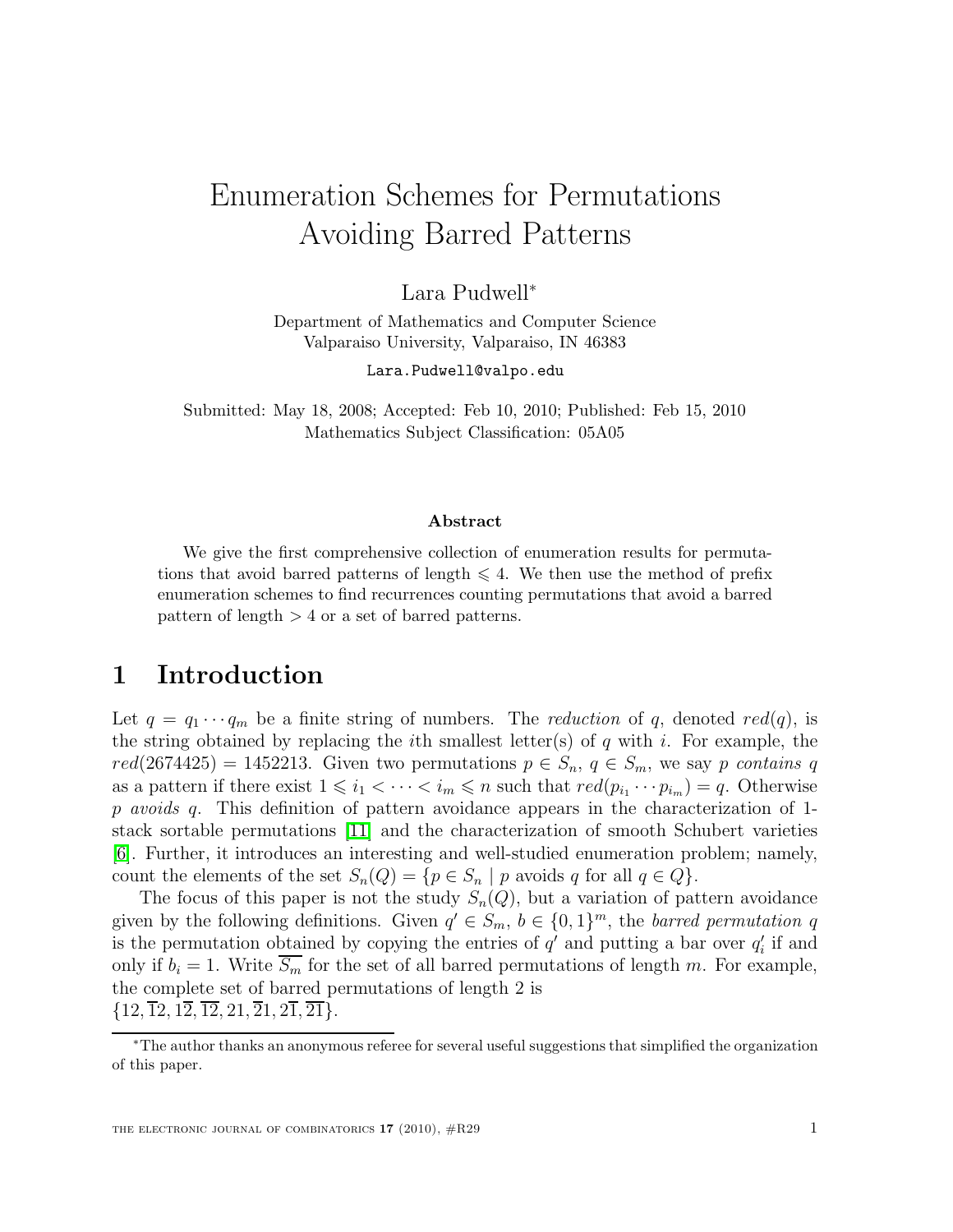A barred permutation compactly encodes two permutations, one of which contains the other. In particular, let q be the permutation formed by deleting all barred letters of  $q$ and then reducing the remaining (unbarred) letters, and let  $\bar{q}$  be the permutation formed by all letters of q, with or without bars. For  $p \in S_n$ ,  $q \in \overline{S_m}$ , we say p contains q as a barred pattern if every instance of q in p is part of an instance of  $\overline{q}$  in p. In this case, we may say every instance of q extends to an instance of  $\overline{q}$ . For example if  $q = \overline{1}32$ , we have  $q = red(32) = 21$  and  $\overline{q} = 132$ . p avoids q if and only if every decreasing pair of numbers in  $p$  has a smaller number preceding it.

This variation of pattern avoidance also appears in several interesting applications.

- A permutation is two stack sortable if and only if it avoids 2341 and  $3\overline{5}241$  [\[11\]](#page-26-0).
- A permutation is forest-like if and only if it avoids the patterns  $1324$  and  $21\overline{3}54$  [\[2\]](#page-26-2). These permutations also characterize locally factorial Schubert varieties [\[12\]](#page-26-3).

Beyond the special cases of barred pattern avoidance relevant to these applications, little is known beyond the work of Callan, where he completely enumerates permutations avoiding a single pattern of length 4 with one bar [\[3\]](#page-26-4), and deals with the special case of {35241}-avoiding permutations [\[4\]](#page-26-5). The goal of this paper is to consider the problem of barred pattern avoidance in a more general and comprehensive context. We consider barred permutations of any length and with any number of bars. Several preliminary results are given, and we completely characterize permutations avoiding a barred pattern of length  $\leq 5$ , before we modify the method of prefix enumeration schemes to the case of barred pattern avoidance, and discuss its success rate.

# 2 Enumeration

<span id="page-1-0"></span>Before we consider results for specific sets of barred patterns, we derive a series of useful lemmas

**Lemma 1.** Let  $q \in \overline{S_m}$ , such that every letter of q is barred. Then  $S_n({q})$  is the set of permutations that contain  $\overline{q}$ .

*Proof.* Notice that  $q = \emptyset$ . That is for p to avoid q every instance of the empty permutation must be a part of a copy of  $\overline{q}$ , i.e. p contains  $\overline{q}$ .  $\Box$ 

More specifically, this lemma illustrates that, in some sense, barred pattern avoidance bridges the gap from standard pattern avoidance (no bars) to standard pattern containment (all possible bars), with a range of intermediate cases. However, as the following propositions illustrate, a number of these intermediate cases may also be equivalent to standard pattern avoidance.

<span id="page-1-1"></span>**Lemma 2.** Let  $q \in S_m$  such that  $q_i$  is barred and either (i)  $q_{i+1}$  is unbarred with  $q_{i+1} =$  $q_i \pm 1$ , or (ii)  $q_{i-1}$  is unbarred with  $q_{i-1} = q_i \pm 1$ . Then,

$$
S_n({q}) = S_n({q}).
$$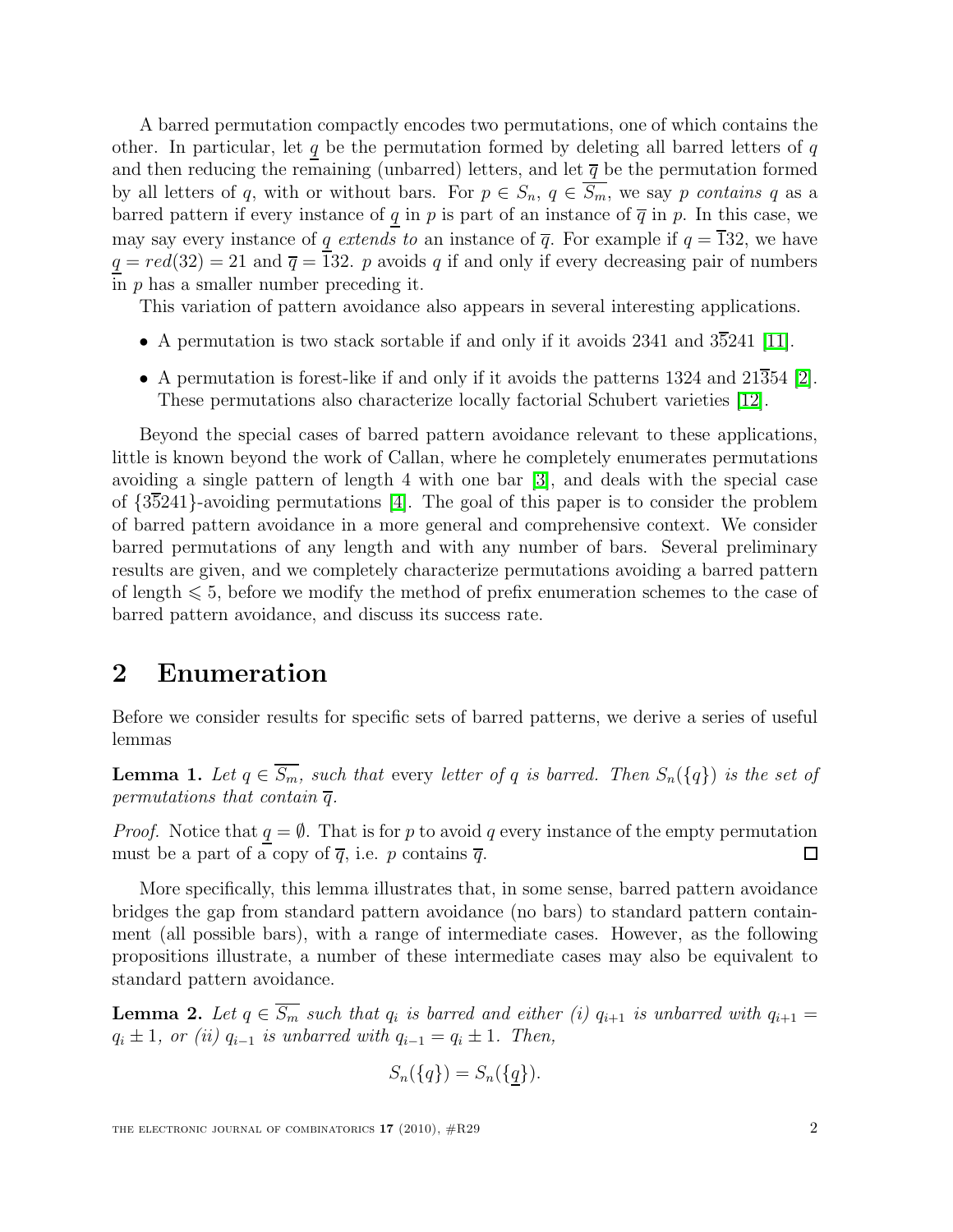*Proof.* Clearly, if p avoids q, then it avoids q since there are no instances of  $q$  to expand to an instance of  $\overline{q}$ . Thus,

$$
S_n(\{\underline{q}\}) \subseteq S_n(\{q\}).
$$

On the other hand, without loss of generality assume that  $q_{i+1}$  is unbarred,  $q_i = q_{i+1} \pm 1$ , p avoids q and there is an instance of q in p that extends to an instance of  $\overline{q}$ . Choose the extension to  $\overline{q}$  that uses the leftmost possible element  $p^*$  of p for  $q_i$ . Now, this instance of  $\overline{q}$  necessarily contains an at least two instances of q: the original instance that was extended to  $\overline{q}$ , and an instance of q formed by taking the first instance, deleting the letter playing the role of  $q_{i+1}$  and replacing it with  $p^*$ . This second instance of q cannot be extended to  $\overline{q}$ . So every element of  $S_n({q})$  already avoids q. That is,

$$
S_n({q}) \subseteq S_n({q}).
$$

<span id="page-2-0"></span>The next lemma provides a specific enumeration result that will prove useful in the following sections of this paper.

**Lemma 3.** Let  $id_k = 12 \cdots k$ , and let  $p + k$  denote the string where k is added to each entry of permutation p. Then

$$
|S_n(\{\overline{id_k}(21+k)\overline{id_l+k+2}\})| = (n-k-l)! \text{ for } n \ge 0.
$$

*Proof.* In particular we will show that  $S_n(\{\overline{id_k}(21 + k)\overline{id_l + k + 2}\})$  is exactly the set of permutations that begin with  $12 \cdots k$  and end with  $(n - l + 1) \cdots n$ .

Clearly, if p begins with  $12 \cdots k$  and ends with  $(n-l+1) \cdots n$ , then every 21 pattern extends to a  $id_k(21 + k)(id_l + k + 2)$  pattern, as desired.

Now, if p does not begin with  $12 \cdots k$ , then either (i) p begins with an increasing run of k letters that does not include some number in the set  $\{1, \ldots, k\}$  (and thus  $p_k$  is part of a 21 pattern), or (ii) the first k letters of p contain a 21 pattern. In either case, p contains an instance of 21 that cannot be extended to  $id_k(21 + k)(id_l + k + 2)$ . A similar argument holds if p does not end with  $(n - l + 1) \cdots n$ .

Now that we know  $S_n({id_k(21 + k)id_l + k + 2})$  is exactly the set of permutations that begin with  $12 \cdots k$  and end with  $(n - l + 1) \cdots n$ , we may place any permutation of  $\{k+1,\ldots,n-l\}$  in positions  $p_{k+1}\cdots p_{n-l}$  and obtain an element of  $S_n(\{\overline{id}_k(21+$  $k[i]$  $(k[i] + k + 2]$ , so indeed  $|S_n(\{\overline{id}_k(21+k)\overline{id}_l + k + 2\})| = (n-l-k)!$ .  $\Box$ 

<span id="page-2-1"></span>Finally, we eliminate the case of having bars on all but one letter by the following observation.

**Lemma 4.** Suppose that  $q \in \overline{S_m}$  with only one unbarred letter. Then  $|S_n(\lbrace q \rbrace)| = 0$  for all  $n \geqslant 1$ .

Proof. Notice that avoiding q means that every instance of a 1 pattern expands to an instance of  $\bar{q}$ . Without loss of generality, assume that q has barred entries after the lone unbarred letter. Then the final entry of any permutation is a copy of 1 that does not expand to  $\overline{q}$ . ◻

 $\Box$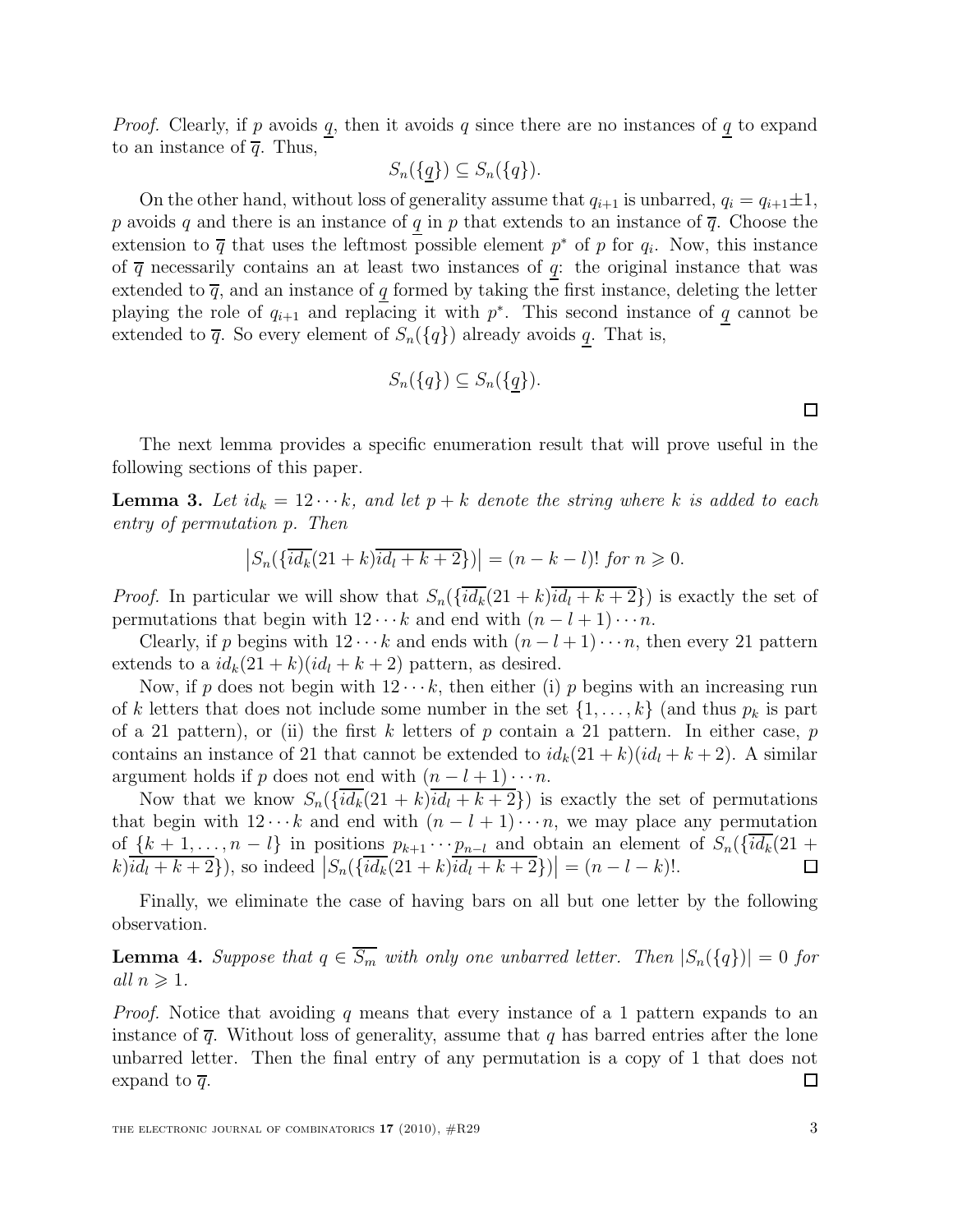We now consider permutations avoiding patterns of length 1, 2, 3, 4, and 5 in turn, noting that many results follow almost directly from Lemmas [1,](#page-1-0) [2,](#page-1-1) and [3.](#page-2-0) With the exception of the work of Callan [\[3\]](#page-26-4) for patterns of length 4 with 1 bar, this is the first comprehensive list of such results.

### 2.1 Avoiding barred patterns of length 1 or 2

We begin with avoiding patterns of length 1.

It is well known that  $|S_n({1})|$  =  $\int 1 \quad n=0$ 0  $n \geqslant 1$ .

We now see from Lemma [1](#page-1-0) that  $|S_n(\{\overline{1}\})|=$  $\int 0 \quad n=0$  $n!$   $n \geqslant 1$ .

For patterns of length 2, we observe that the Wilf equivalences

$$
|S_n({q})| = |S_n({q}^r)| = |S_n({q}^c)| = |S_n({q}^{-1})|
$$

extend to barred patterns in the obvious way, where  $q<sup>r</sup>$  denotes q reverse,  $q<sup>c</sup>$  denotes q complement, and  $q^{-1}$  denotes q inverse [\[8\]](#page-26-6).

Thus, we already have  $|S_n({12})| = |S_n({21})| = 1, n \ge 0$ .

Further, by Lemma [1,](#page-1-0) we have  $\left|S_n(\{\overline{12}\})\right| = \left|S_n(\{\overline{21}\})\right| = n! - 1$ .

Finally,  $|S_n(\{\overline{1}2\})| = |S_n(\{\overline{2}\})| = |S_n(\{\overline{2}\})| = |S_n(\{\overline{2}\})| = |S_n(\{\overline{2}\})| = |S_n(\{\overline{2}\})|$ , where the first and third equalities are by reversal, the second equality is by complement, and the final equality is by Lemma [2.](#page-1-1)

### 2.2 Avoiding barred patterns of length 3

It is well known that  $|S_n({q})| = \frac{\binom{2n}{n}}{n+1}$  where q is any unbarred pattern of length 3 [\[8\]](#page-26-6).

Thus,  $|S_n(\{\overline{q}\})| = n! - \frac{\binom{2n}{n}}{n+1}$  where  $\overline{q}$  is any pattern of length 3 with all bars.

By Lemma [4](#page-2-1) it only remains to consider the case of patterns with 1 bar. The trivial Wilf equivalences and Lemma [2](#page-1-1) give:

$$
|S_n(\{\overline{1}23\})| = |S_n(\{32\overline{1}\})| = |S_n(\{12\overline{3}\})| = |S_n(\overline{3}21)| = |S_n(21)|
$$
, and  

$$
|S_n(\{1\overline{2}3\})| = |S_n(3\overline{2}1)| = |S_n(21)|.
$$

It is enough to consider the pattern 132 with bars on various elements to complete the characterization. If there is a bar on 3 or 2, we may make use of Lemma [2,](#page-1-1) so the remaining interesting case is that of  $S_n({\overline{132}})$ . However, we know that  $|S_n({\overline{132}})| = (n-1)!$  for all  $n \geqslant 0$  by Lemma [3.](#page-2-0)

We have now finished the enumeration of permutations avoiding barred patterns of length  $\leq 3$ .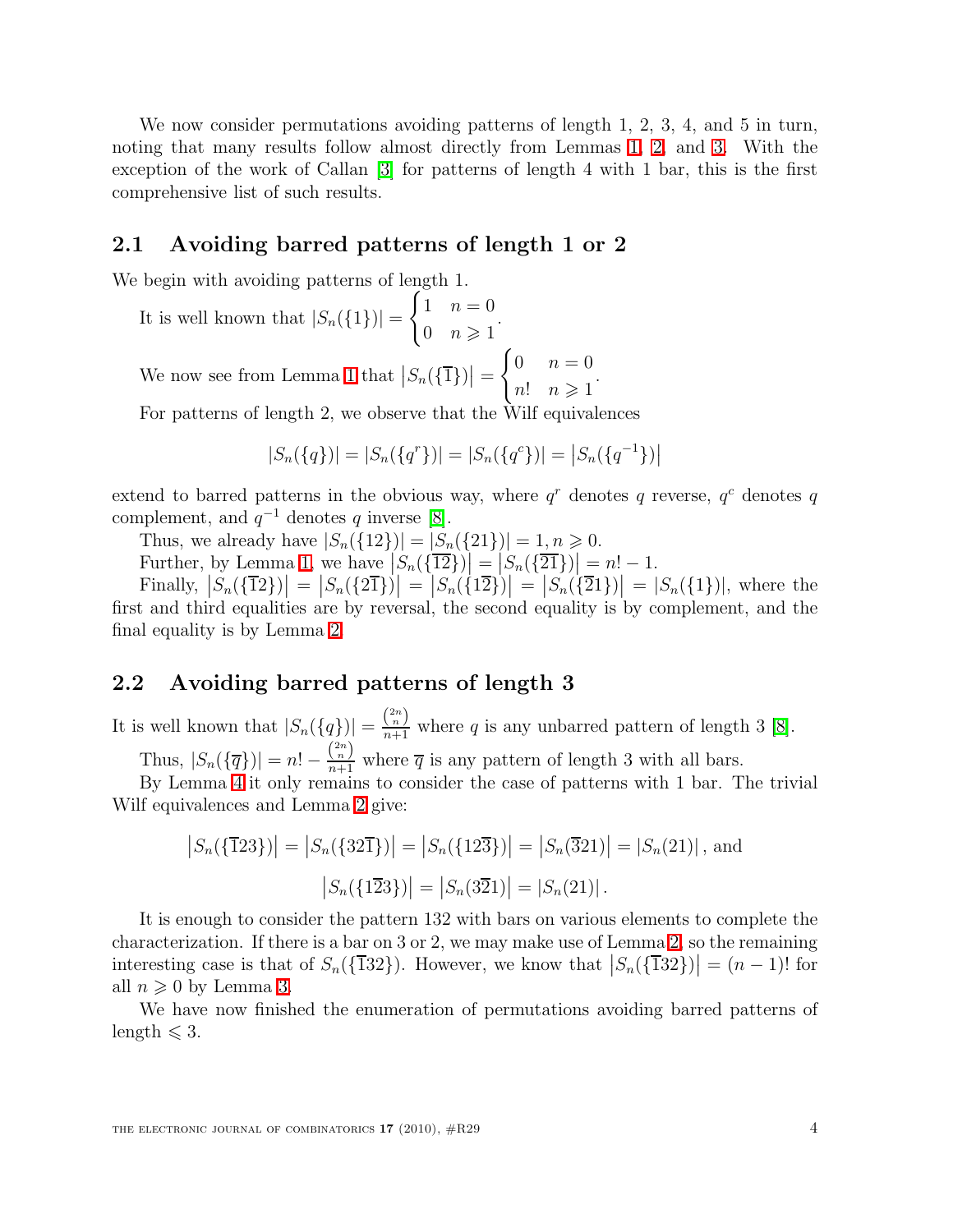### 2.3 Avoiding barred patterns of length 4

It is well known that for patterns with 0 bars, permutation patterns fall into the three classes of  $|S_n({1234})|, |S_n({1342})|,$  and  $|S_n({1324})|,$  [\[1\]](#page-26-7). For the first of these, we have a closed form enumeration, for the second a generating function, and for the third a recurrence that allows enumeration up to  $n = 20$  [\[1\]](#page-26-7) [\[7\]](#page-26-8).

As given by the Lemmas, we need only consider the case of 2 bars and 1 bar in turn.

For two bars, we have two cases: either the forbidden pattern contains a symmetry of a pair of consecutive numbers of the form  $(c-1)\overline{c}$ , or it does not.

If the forbidden pattern q contains a consecutive  $(c-1)\overline{c}$  pattern (or equivalently a consecutive  $c(c-1)$ ,  $(c-1)c$ , or  $\overline{c}(c-1)$  pattern), then by Lemma [2](#page-1-1) it is equivalent to the pattern  $q$ . So we need only consider the cases where this does *not* happen. They are the patterns  $\overline{12}43, \overline{13}2\overline{4}$  and their symmetries. However know  $|S_n(\{\overline{12}43\})| = |S_n(\{\overline{13}2\overline{4}\})| =$  $(n-2)!$  for all  $n \geqslant 0$  by Lemma [3.](#page-2-0)

Finally, we consider the case of barred patterns of length 4 with precisely one bar. This was first comprehensively studied by Callan [\[3\]](#page-26-4). The following propositions are proved in a similar way to Callan's work, but with slightly modified notation, and are included for completeness.

Callan showed that permutations avoiding a barred pattern of length 4 with exactly one bar fall into 4 categories. By Lemma [2,](#page-1-1) 64 of these 96 (=  $4! \times 4$ ) patterns are equivalent to avoiding an unbarred pattern of length 3, thus yielding the Catalan numbers. The remaining 3 cases are those for which the sequence  $\{|S_n(\{q\})|\}_{n\geq 0}$  gives the Bell numbers, OEIS Sequence A051295, and OEIS Sequence A137533 [\[9\]](#page-26-9). The data in Table [1,](#page-4-0) first computed by Callan [\[3\]](#page-26-4), lists the 32 remaining patterns, grouped by Wilf equivalence class.

| Representative    | <b>Other Class Members</b>                                                                                              | Sequence |
|-------------------|-------------------------------------------------------------------------------------------------------------------------|----------|
| $1\overline{4}23$ | $\overline{1342}, \overline{2314}, \overline{2431}, \overline{3124}, 32\overline{41}, 4\overline{132}, 421\overline{3}$ | Bell     |
| 2413              | $\sqrt{2413, 2413, 2413, \overline{3142, 3142, 3142, 3142}}$                                                            | Bell     |
| $\overline{1}423$ | $\overline{1}342, 241\overline{4}, 243\overline{1}, 312\overline{4}, 324\overline{1}, \overline{4}132, \overline{4}213$ | A051295  |
| 1324              | $\overline{1324}, \overline{4231}, \overline{4231}$                                                                     | A051295  |
| 1432              | $\overline{2341,3214,4123}$                                                                                             | new      |

<span id="page-4-0"></span>Table 1: Permutation Classes Avoiding a Pattern of Length 4 with 1 Bar

We consider one representative from each of these classes. Permutations that avoid other patterns but yield the same counting sequence can be enumerated by similar methods.

**Proposition 1.**  $|S_n(\{1\overline{4}23\})|$  satisfies the recurrence

$$
|S_n(\lbrace 1\overline{4}23\rbrace)| = \sum_{i=1}^n \binom{n-1}{i-1} |S_{n-i}(\lbrace 1\overline{4}23\rbrace)|
$$

THE ELECTRONIC JOURNAL OF COMBINATORICS  $17$  (2010),  $\#R29$  5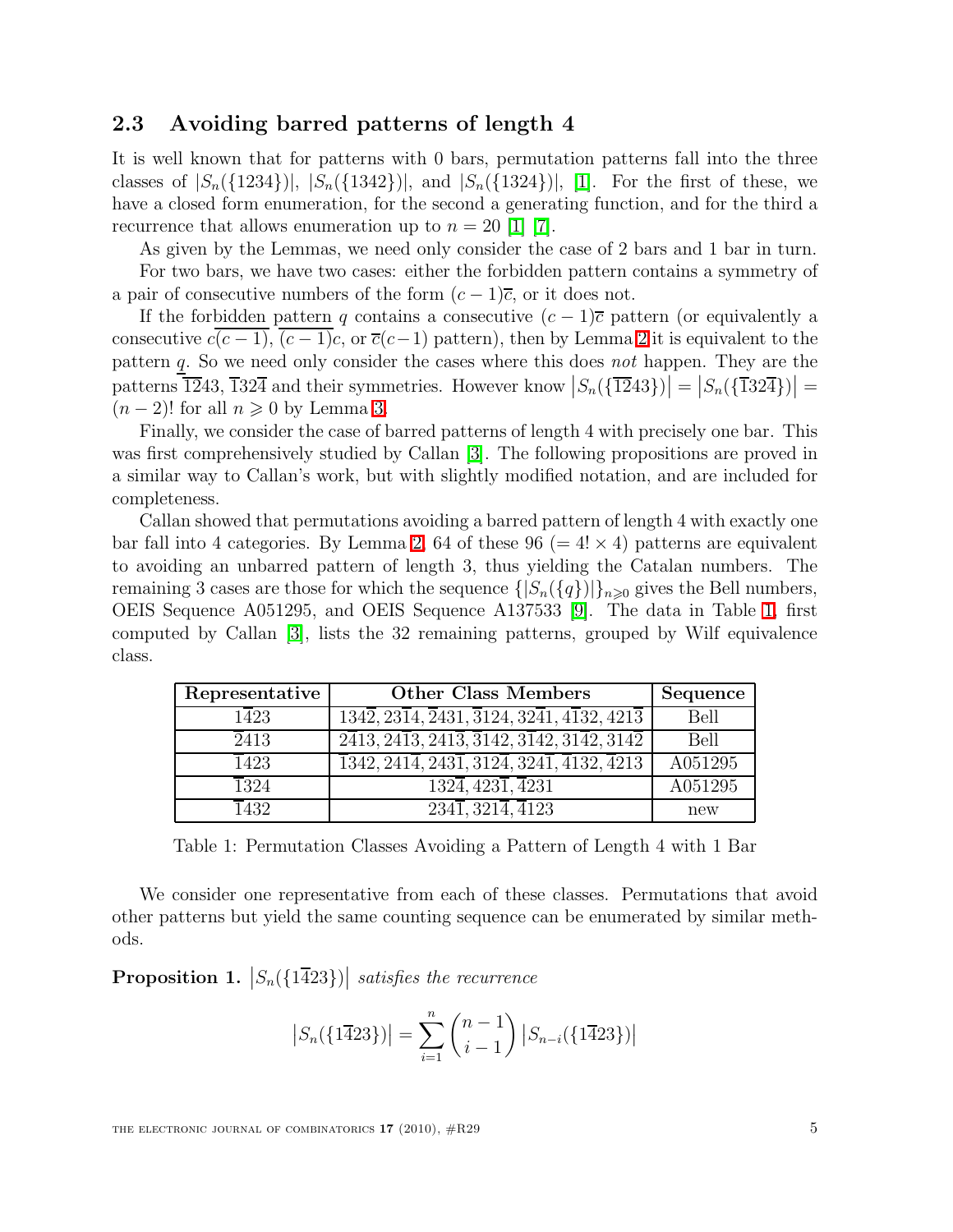*Proof.* Let i be the position of the letter n in a 1423-avoiding permutation. Then, the  $i-1$  letters preceding n must be in decreasing order (otherwise  $j < k < n$  forms a 123 pattern without a larger element between the j and k). The  $n - k$  letters after n may be in any order, so long as they avoid  $1\overline{4}23$ . This gives a typical graph of a  $1\overline{4}23$ -avoiding permutation, considered as a function from  $[n]$  to  $[n]$  as in Figure [1.](#page-5-0)



<span id="page-5-0"></span>Figure 1: A generic {1423}-avoiding permutation

There are  $\binom{n-1}{i-1}$  $\binom{n-1}{i-1}$  ways to choose the initial k elements, and  $\left|S_{n-i}(\lbrace \overline{1423}\rbrace)\right|$  ways to order the last  $n - i$  elements, so summing over all possible positions i for the entry n, we obtain the above recurrence.

This is the same recurrence satisfied by the Bell numbers. Further, this proof gives a clear bijection with set partitions of  $\{1, \ldots, n\}$ . Given a  $\{1\overline{4}23\}$ -avoiding permutation p let the set containing  $n$  in the corresponding set partition be  $n$  and all elements that appear before n in p. Since the elements of p that after n have the same recursive  $\{1\overline{4}23\}$ -avoiding structure, the rest of the set partition can be computed similarly. 囗

This proof is not completely new. It can be shown bijectively that  $S_n({1\overline{4}23}) =$  $S_n(12-3)$ , where the dash denotes the generalized permutation pattern  $12-3$ , and  $S_n(12-3)$  denotes the set of all permutations of length n that avoid copies of the pattern 123 where the first two numbers in the pattern are adjacent. Notice that not only are the cardinalities of these two sets the same, but the sets themselves are identical. Claesson [\[5\]](#page-26-10) showed that  $|S_n(12-3)|$  is given by the *n*th Bell number. A nonrecursive description of this set is as follows: the set of permutations such that the entries between successive right-to-left maxima as well as entries before  $n$  are in decreasing order.

 $\textbf{Proposition 2.} \; \big| S_n(\{\overline{1}423\}) \big| \; \textit{satisfies the recurrence}$ 

$$
|S_n(\{\overline{1}423\})| = \sum_{i=1}^n (n-i)! |S_{i-1}(\{\overline{1}423\})|
$$

*Proof.* Let i be the position of the letter 1. Then the  $(n-i)$  entries following i may appear in any order. However, the letters before the 1 must all be smaller than the letters after the 1, otherwise j1k with  $j > k$  forms a 312 pattern without a smaller letter in front of it. The  $i-1$  entries preceding i must merely avoid the forbidden pattern 1423, giving the graph of a typical  $\overline{1}423$ -avoiding permutation to be as in Figure [2.](#page-6-0)

There are  $|S_{i-1}(\{\overline{1}423\})|$  ways to order the first  $i-1$  elements, and  $(n-i)!$  ways to order the last  $n-i$  elements, so summing over all possible positions i for the letter n gives the above recurrence.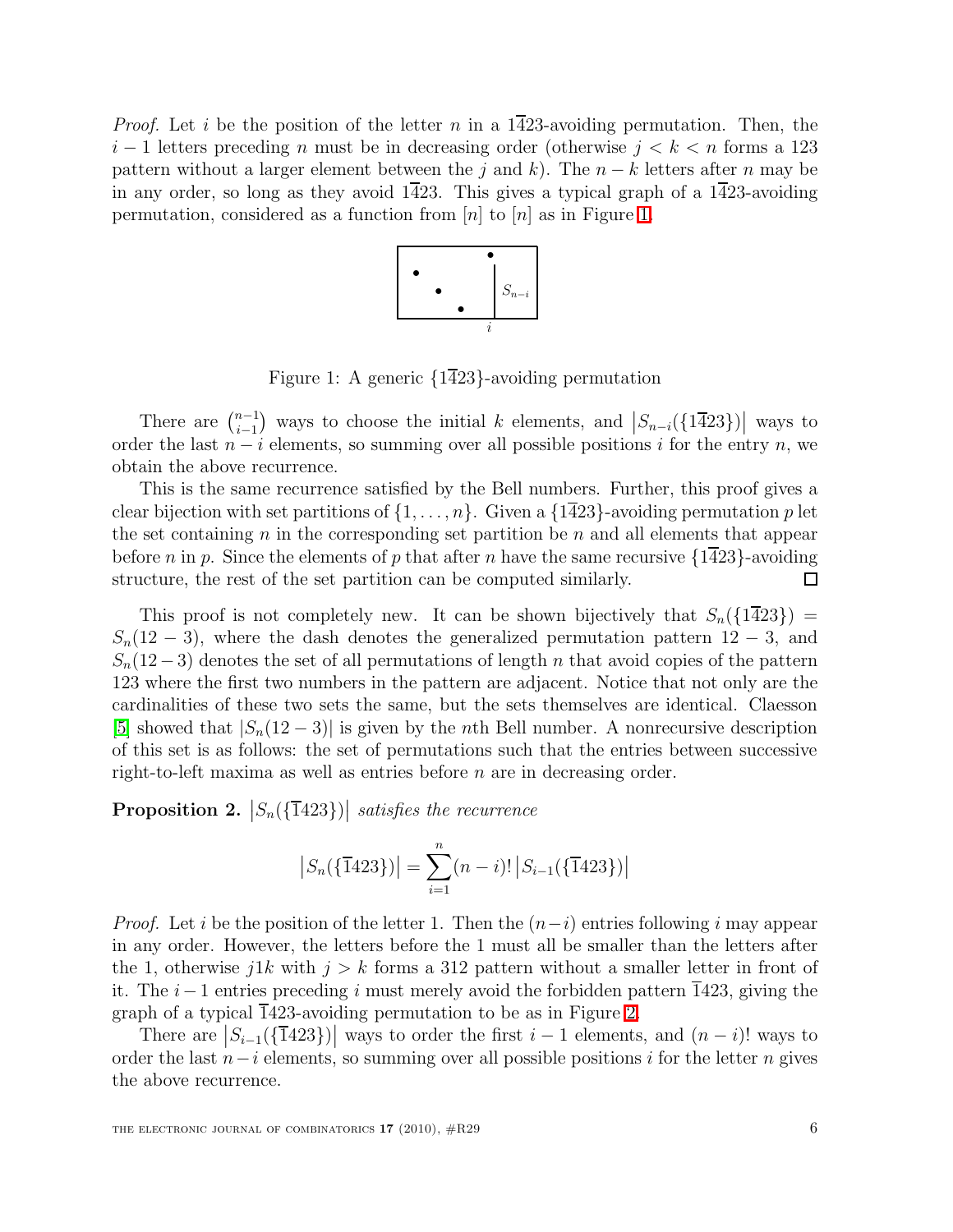|           | $(-i)!$<br>$(n-$ |
|-----------|------------------|
| $S_{i-1}$ |                  |
|           |                  |
|           |                  |

<span id="page-6-0"></span>Figure 2: A generic {1423}-avoiding permutation

This recurrence gives sequence A051295 in the Online Encyclopedia of Integer Sequences. П

#### Proposition 3.

$$
|S_n(\{\overline{1}432\})| = (n-1)! + \sum_{j=2}^n \frac{(n-2)!}{(j-2)!} + \sum_{i=3}^n \sum_{j=2}^{n-i+2} \sum_{l=j+i-2}^n \frac{(n-i)!(l-j-1)!}{(l-i)!(i-3)!}
$$

*Proof.* We break the set  $S_n({\overline{1}}432)$  into cases depending on the location of the letter 1.

If 1 is the first letter of a permutation p, then clearly  $p \in S_n(\{\overline{1}432\})$  since 1 as the first letter cannot be involved in a forbidden 321 pattern, and every 321 pattern is preceded by the 1. Thus, there are  $(n - 1)!$  permutations avoiding 1432 and beginning with 1.

If 1 is the second letter of a permutation p that begins with j, then we get the following graph:



Figure 3: A  $\{\overline{1}432\}$ -avoiding permutation with 1 as the second letter

That is, all letters smaller than j must appear in increasing order (otherwise  $j > a > b$ forms a 321 pattern without a smaller letter in front of it), so we may choose the positions of these letters but not their order. This can be done in  $\binom{n-2}{i-2}$  $j_{j-2}^{n-2}$  ways. Further, the letters greater than  $j$  may appear in any order, but their positions are exactly the positions left over after choosing the places of the letters smaller than  $j$ . These larger letters can be ordered in  $(n-2-(j-2))!$  ways. Summing over all possible values for j, we get the second term in the proposition.

Finally, we consider the case of 1 appearing in the third position or later. We obtain a permutation graph as in Figure [4.](#page-7-0)

That is, all letters before 1 must appear in increasing order, otherwise  $a > b > 1$  is a 321 pattern not preceded by a smaller letter. If  $j$  is the smallest letter before 1 and l is the largest letter before 1, we may also conclude that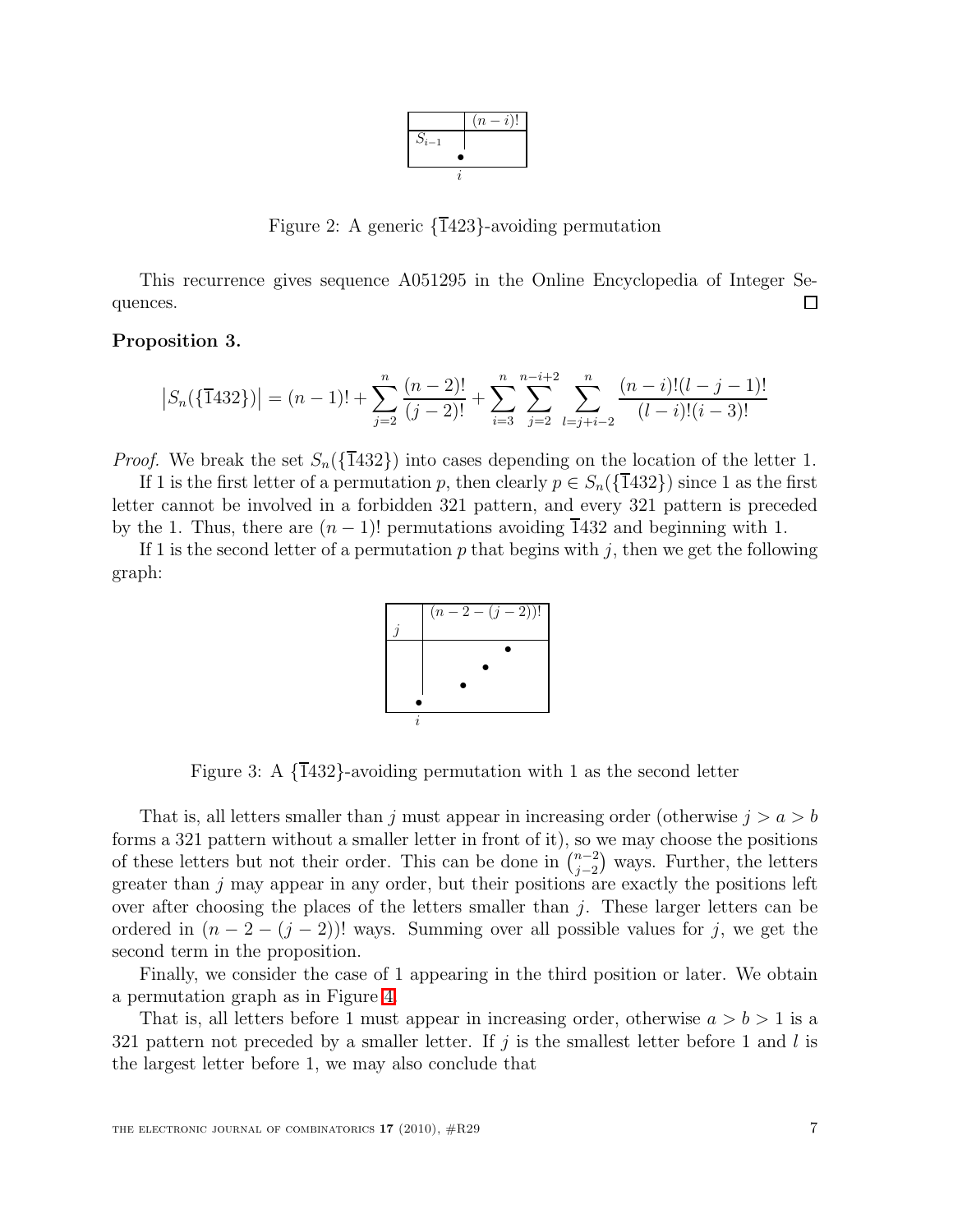|           |   | $\binom{n-i}{n-l}(n-l)!$ |
|-----------|---|--------------------------|
|           |   |                          |
|           |   |                          |
|           |   | $(l - j - i - 2)!$       |
| $\dot{q}$ |   |                          |
|           |   |                          |
|           |   |                          |
|           |   |                          |
|           |   |                          |
|           | i |                          |

<span id="page-7-0"></span>Figure 4: A  $\{1432\}$ -avoiding permutation with 1 as the third letter or later

- The  $n l$  letters larger than l may appear in any order, so we may choose their positions in  $\binom{n-i}{n-l}$  $_{n-l}^{n-i}$  ways, and their order in  $(n-l)!$  ways.
- The letters smaller than j must appear in increasing order, otherwise  $j > a > b$  is a 321 pattern not preceded by a smaller letter.
- The letters smaller than j must appear strictly before the letters between j and  $l$ that are after the 1. Otherwise, let a be a letter  $j < a < l$  that occurs before letter b, with  $b < j$ . Then lab is a 321 pattern not preceded by a smaller letter.
- Now, the positions of the remaining  $(l j i 2)$  letters is determined, and they can be ordered in  $(l - j - i - 2)!$  ways.

Thus, summing over all possibilities for  $j$ ,  $l$ , and  $i$  gives the third and final term in the proposition.

This formula produces sequence A137533 in the Online Encyclopedia of Integer Sequences. □

### <span id="page-7-1"></span>2.4 Avoiding barred patterns of length 5

A comprehensive study of permutations avoiding patterns of length 5 is not yet completed, however, computational data shows that a number of new non-degenerate cases remain to be studied. We give a survey of computational data for  $n \leq 7$  and patterns with 1, 2, or 3 bars.

The symmetries of reverse, complement, and inverse give 89 distinct equivalence classes for the sequence  $|S_n({q})|$  when q is a pattern of length 5 with one bar. Of these classes, 52 are equivalent to avoiding a pattern of length 4 by Proposition [2.](#page-1-1)

For the 37 remaining classes, computation suggests that there are at least 17 different possible sequences for  $|S_n({q})|$ . 15 of these are new to the literature. Table [2](#page-8-0) below sorts these non-degenerate results by their first 7 terms.

Similarly, for patterns of length 5 with 2 bars, there are 172 equivalence classes and 150 of these reduce to avoiding an unbarred pattern of length 3. Of the 22 non-degenerate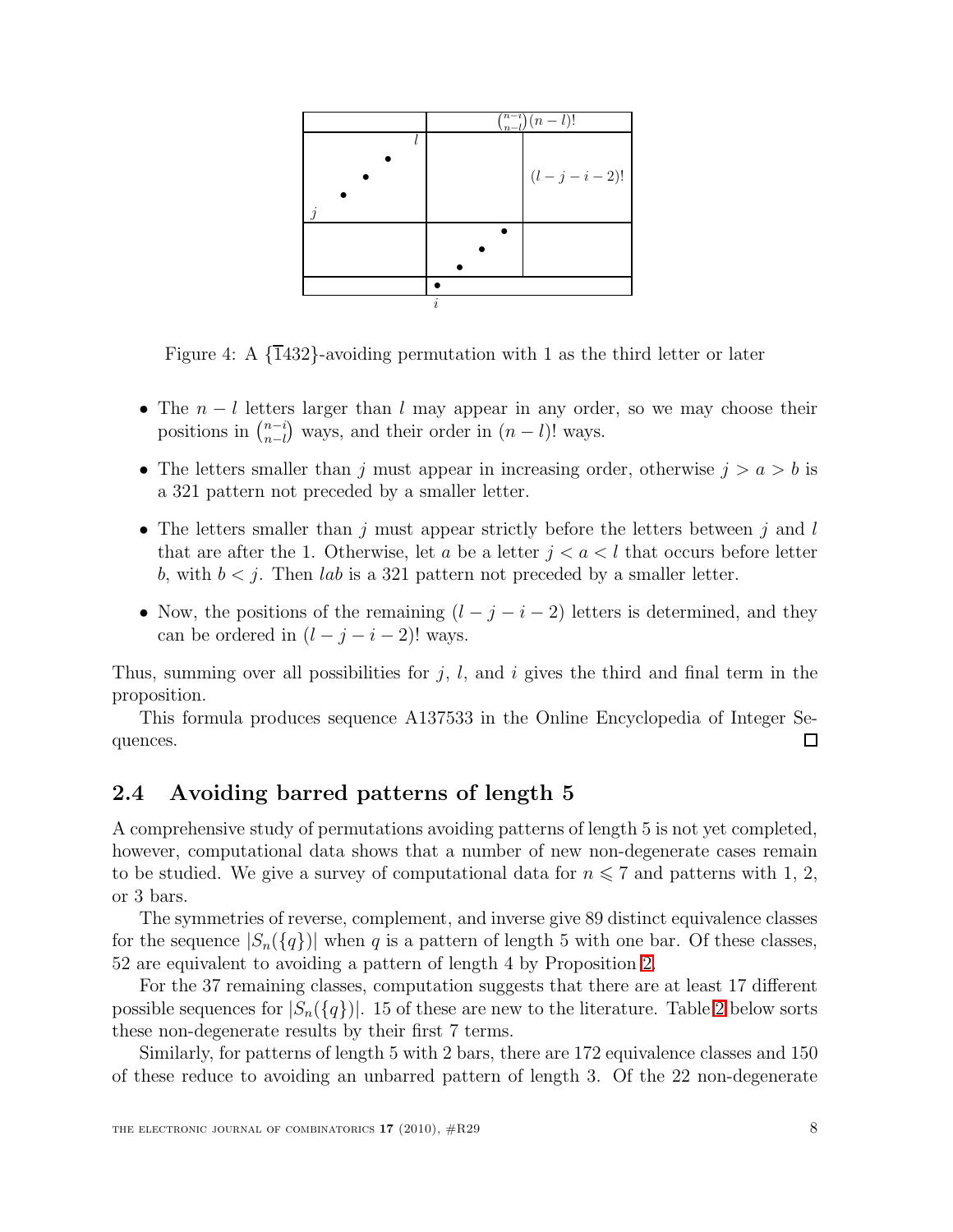| <b>Pattern Class</b>                                                                                     | Sequence                    | <b>OEIS Number</b> |
|----------------------------------------------------------------------------------------------------------|-----------------------------|--------------------|
| Representatives                                                                                          |                             |                    |
| $25\overline{3}14, 35\overline{2}41, 45\overline{3}12, 51\overline{4}23$                                 | 1, 2, 6, 23, 104, 530, 2958 | A117106            |
| $352\overline{4}1$                                                                                       | 1, 2, 6, 23, 104, 530, 2959 | A137534 (new)      |
| 14235, 42513                                                                                             | 1, 2, 6, 23, 104, 531, 2977 | $A137535$ (new)    |
| $\overline{42315}, \overline{42513}, \overline{53142}$ (**)                                              | 1, 2, 6, 23, 104, 531, 2982 | A110447            |
| $\overline{42153},\, 5\overline{1423}$                                                                   | 1, 2, 6, 23, 104, 532, 3002 | A137536 (new)      |
| $5134\overline{2}$                                                                                       | 1, 2, 6, 23, 104, 532, 3003 | $A137537$ (new)    |
| $\overline{25314}, \overline{31542}$ <sup>*</sup> , $\overline{35214}$ <sup>*</sup> , $\overline{35241}$ | 1, 2, 6, 23, 104, 532, 3004 | $A137538$ (new)    |
| $42\overline{5}13, 43\overline{5}21(*)$ , $45\overline{1}32(*)$                                          |                             |                    |
| $1\overline{5}324, \overline{4}1523$                                                                     | 1, 2, 6, 23, 104, 532, 3005 | A137539 (new)      |
| 41253                                                                                                    | 1, 2, 6, 23, 104, 533, 3026 | $A137540$ (new)    |
| 15234, 41253                                                                                             | 1, 2, 6, 23, 104, 533, 3027 | A137541 (new)      |
| $13425, 3524\overline{1}$                                                                                | 1, 2, 6, 23, 104, 533, 3038 | $A137542$ (new)    |
| $\overline{1}3245, 3241\overline{5}, \overline{5}1432, \overline{5}3412$                                 | 1, 2, 6, 23, 104, 534, 3060 | $A137543$ (new)    |
| 51342                                                                                                    | 1, 2, 6, 23, 104, 534, 3064 | A137544 (new)      |
| $\overline{5}2143$                                                                                       | 1, 2, 6, 23, 104, 535, 3081 | $A137545$ (new)    |
| $5234\overline{1}$                                                                                       | 1, 2, 6, 23, 104, 535, 3082 | A137546 (new)      |
| 51243                                                                                                    | 1, 2, 6, 23, 104, 535, 3085 | $A137547$ (new)    |
| 51234, 51324                                                                                             | 1, 2, 6, 23, 104, 535, 3088 | A137548 (new)      |

(\*) This sequence will be proven by the method of prefix enumeration schemes. (\*\*) This sequence has been proven by Callan in [\[4\]](#page-26-5).

<span id="page-8-0"></span>Table 2: Number of permutations avoiding a pattern of length 5 with one bar

cases, we get at least 13 distinct sequences, 9 of these new to the literature. These sequences are given in Table [3.](#page-9-0)

Finally, for patterns of length 5 with 3 bars, all cases are degenerate to either  $S_n({q})$  = 1 or  $S_n({q}) = (n-3)!$ .

Now that we have exhausted comprehensive case by case analysis of permutations avoiding a single barred permutation, we consider a method to compute recurrences for  $S_n(Q)$  where Q is an arbitrary set of barred permutation patterns.

# 3 Enumeration Schemes

Our goal in this section is to introduce a single method that works to enumerate many classes  $S_n(Q)$  where Q is a set of barred permutation patterns. Following Zeilberger [\[13\]](#page-26-11) [\[14\]](#page-26-12) and Vatter [\[10\]](#page-26-13) we derive an algorithm whose input is a set of permutation patterns  $Q$ , and whose output can be read as a recurrence counting  $S_n(Q)$ . Notation from the Zeilberger's and Vatter's original work with unbarred permutation patterns will be adapted as necessary.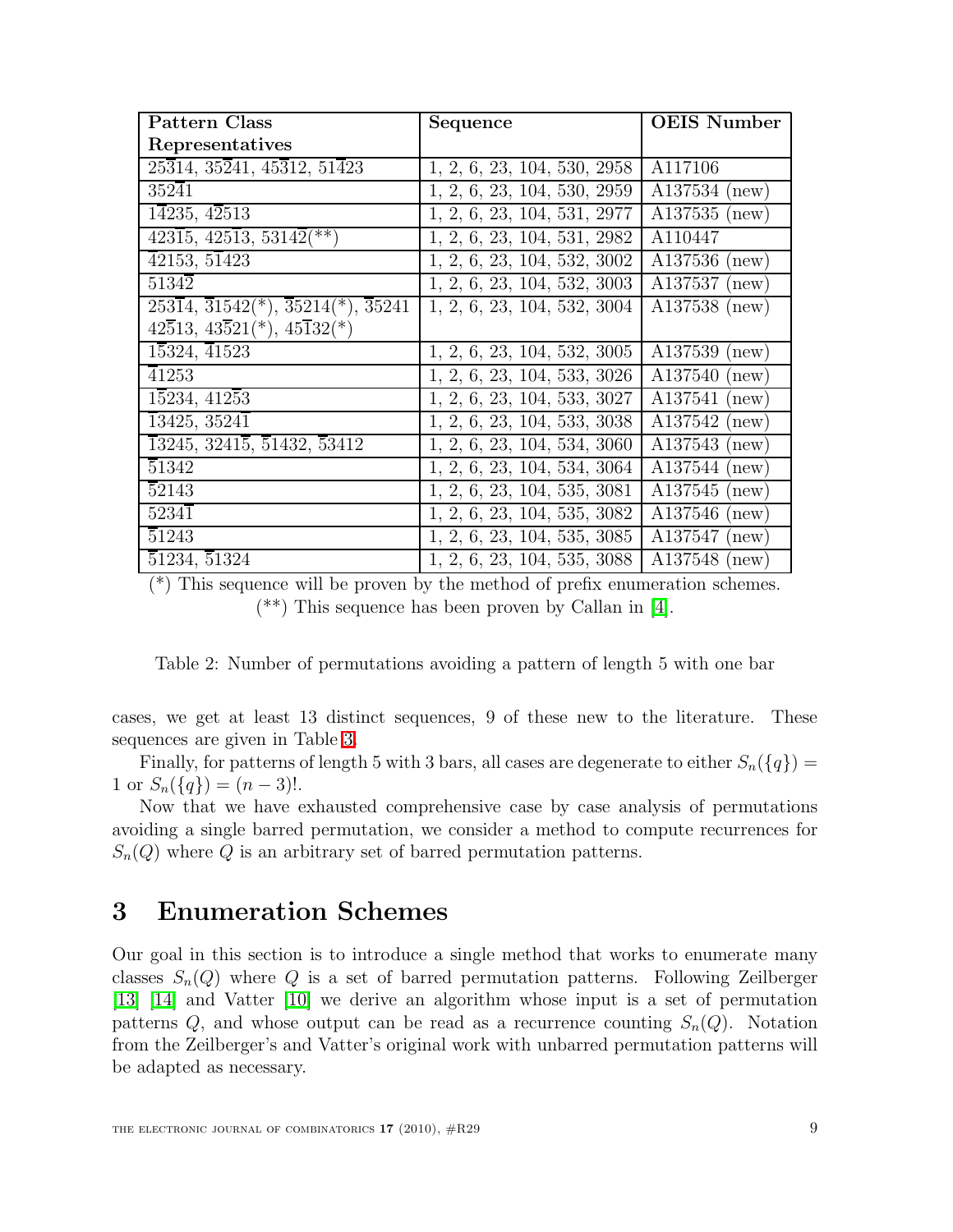| <b>Pattern Class Representatives</b>                                                    | Sequence                  | <b>OEIS Number</b> |
|-----------------------------------------------------------------------------------------|---------------------------|--------------------|
| $2\overline{5}3\overline{1}4, \overline{3}5\overline{1}42$                              | 1, 2, 5, 14, 43, 143, 509 | A006789            |
| $\overline{42513, 51324}$                                                               | 1, 2, 5, 14, 43, 143, 510 | A098569            |
| $145\overline{32}$ <sup>(*)</sup>                                                       | 1, 2, 5, 14, 43, 143, 511 | $A137549$ (new)    |
| $251\overline{43}$ <sup>*</sup> ), $415\overline{32}$                                   | 1, 2, 5, 14, 43, 144, 522 | $A137550$ (new)    |
| $\overline{31}542$                                                                      | 1, 2, 5, 14, 43, 144, 523 | A047970            |
| $\overline{2}413\overline{5}$ , 425 $\overline{31}$ , 42 $\overline{5}3\overline{1}$    | 1, 2, 5, 14, 43, 144, 525 | $A137551$ (new)    |
| 14352                                                                                   | 1, 2, 5, 14, 43, 145, 538 | A122993            |
| $15\overline{2}43$                                                                      | 1, 2, 5, 14, 43, 146, 550 | $A137552$ (new)    |
| $\overline{21}453, 243\overline{15}, 423\overline{15}, 534\overline{21}$ <sup>*</sup> ) | 1, 2, 5, 14, 43, 146, 561 | $A137553$ (new)    |
| $354\overline{21}$ <sup>*</sup> ), $\overline{53241}$                                   | 1, 2, 5, 14, 43, 147, 575 | $A137554$ (new)    |
| 45123                                                                                   | 1, 2, 5, 14, 43, 147, 578 | $A137555$ (new)    |
| 14325                                                                                   | 1, 2, 5, 14, 43, 148, 592 | $A137556$ (new)    |
| $345\overline{21}$                                                                      | 1, 2, 5, 14, 43, 150, 617 | $A137557$ (new)    |

(\*) This sequence will be proven by the method of prefix enumeration schemes later in this chapter.

<span id="page-9-0"></span>

|  | Table 3: Number of permutations avoiding a pattern of length 5 with two bars |  |  |  |  |
|--|------------------------------------------------------------------------------|--|--|--|--|
|  |                                                                              |  |  |  |  |

In the following sections, we discuss in turn the notions of *refinement*, *reversibly* deletable elements, gap vectors, and stop points. These four concepts are combined to form an *enumeration scheme*, or recurrence counting  $|S_n(Q)|$ .

#### 3.1 Refinement

Since the set  $S_n(Q)$  may be complicated, we first partition  $S_n(Q)$  into disjoint subsets and look for recurrences between these subsets.

One natural and useful way to partition the permutations of  $S_n(Q)$  is by the patterns formed by the first i letters of its elements. The following notation will be useful to discuss this partitioning of  $S_n(Q)$ :

 $S_n(Q; p_1 \cdots p_i) = \{ \pi \in S_n \mid \pi \text{ avoids } q \text{ for all } q \in Q, \pi_1 \cdots \pi_i \text{ reduces to } p_1 \cdots p_i \}$ 

$$
S_n\left(Q; \begin{matrix}p_1\cdots p_i\\l_1\cdots l_i\end{matrix}\right) = \left\{\pi \in S_n \mid \begin{matrix} \pi \text{ avoids } Q, \\ \pi_1\cdots\pi_i \text{ reduces to } p_1\ldots p_i, \text{ and} \\ l_1,\ldots,l_i \text{ are the first } i \text{ letters of } \pi \end{matrix}\right\}.
$$

For example,  $S_3({132}; 12) = {123,231}$ , i.e. of the 5 permutations of length 3 that avoid the pattern 132, only 123 and 231 begin with an increasing pair of letters. Similarly,  $S_3$  $\sqrt{ }$  ${132}; {12 \choose 23} = {231}.$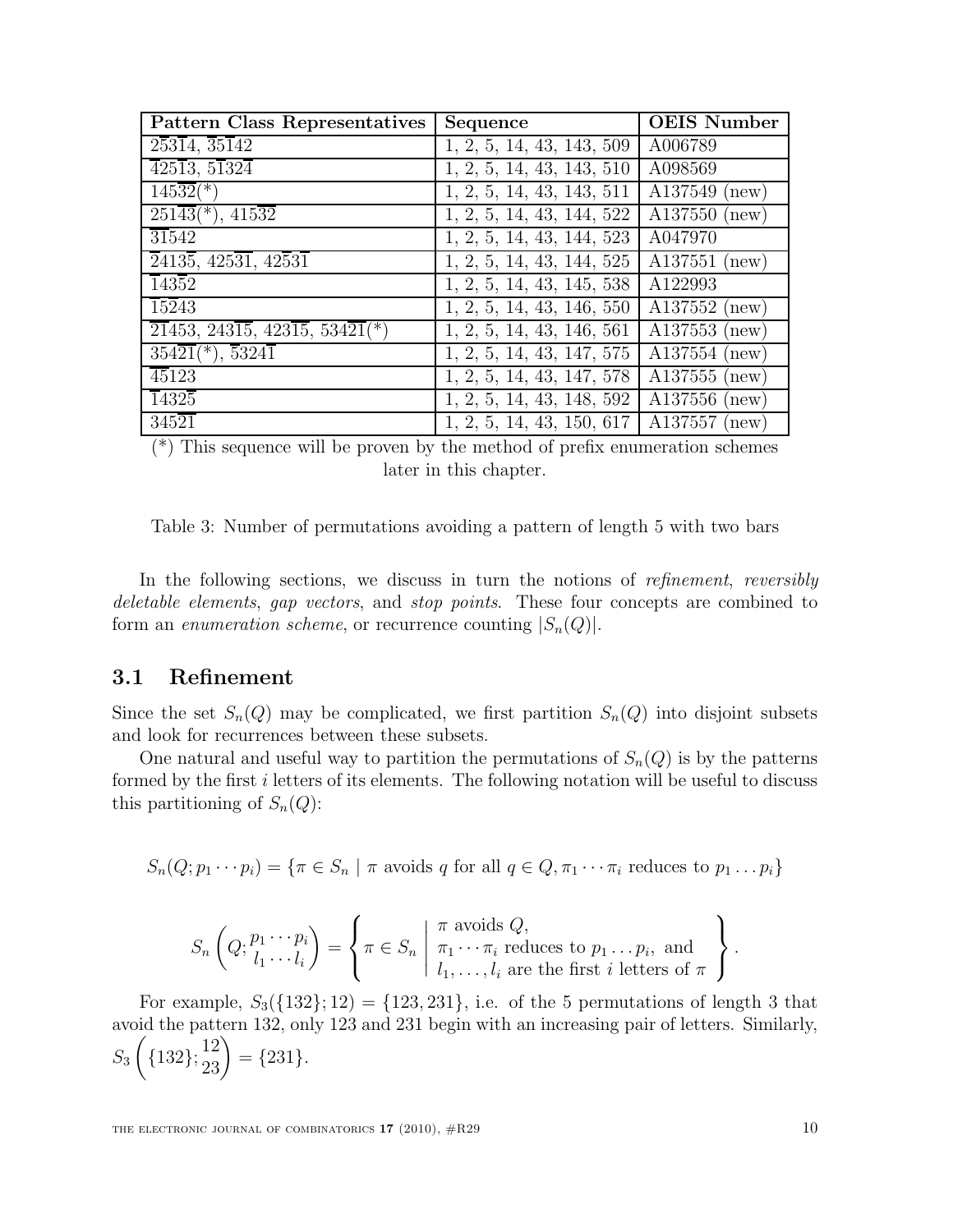Given  $p = p_1 \cdots p_i$ , a refinement of p is a permutation  $q = q_1 \cdots q_{i+1}$  such that  $q_1 \cdots q_i$ reduces to p. For example, the refinements of  $\emptyset$  are  $\{1\}$ . The refinements of 1 are  $\{12, 21\}$ . The refinements of 12 are {123, 132, 231}.

Finally, we have the following useful observation:

#### Proposition 4.

$$
S_n(Q; p) = \bigcup_{q \in refinements \ of \ p} S_n(Q; q), \ and \ so
$$

$$
|S_n(Q; p)| = \sum_{q \in refinements \ of \ p} |S_n(Q; q)|.
$$

Thus, for any set of patterns Q, we have  $S_n(Q) = S_n(Q; 1) = S_n(Q; 12) \cup S_n(Q; 21) =$  $\cdots$ . This partitioning of  $S_n(Q)$  into disjoint sets depending on the initial few letters is identical to the work of Zeilberger.

Graphically, we may represent refinement using a graph, where the vertices correspond to the sets  $S_n(Q; p)$  and are labelled with the prefixes p. There is a directed edge from a prefix to each of its refinements. To count  $S_n(Q)$  it is enough to count the subsets  $S_n(Q; p)$ represented by the leaves of the graph. An example of such a graph of refinements is given in Figure [5.](#page-10-0)



<span id="page-10-0"></span>Figure 5: The graph of refinements for an arbitrary pattern set

Now that we have a way to partition  $S_n(Q)$  into disjoint subsets, we consider ways to find recurrences between these subsets.

#### 3.2 Reversibly Deletable Elements

The key tool for finding recurrences between  $S_n(Q; p)$  for various prefixes p is the following:

Definition 1. Given Q, a set of barred permutation patterns, and p, a prefix of length l,  $l > 0$ , we say that position  $r (1 \leq r \leq l)$  is reversibly deletable if and only if the action of removing  $p_r$  from a Q-avoiding permutation of length n and inserting  $p_r$  into a Q-avoiding permutation of length  $n-1$  is a bijection between  $S_n$  $\sqrt{ }$  $Q; \ \frac{p_1 \cdots p_l}{i}$  $i_1 \cdots i_l$  $\setminus$ and

 $S_{n-1}$  $\sqrt{ }$  $Q; \ \frac{p_1 \cdots p_{r-1} p_{r+1} \cdots p_l}{q}$  $i_1 \cdots i_{r-1}i_{r+1} \cdots i_l$  $\setminus$ .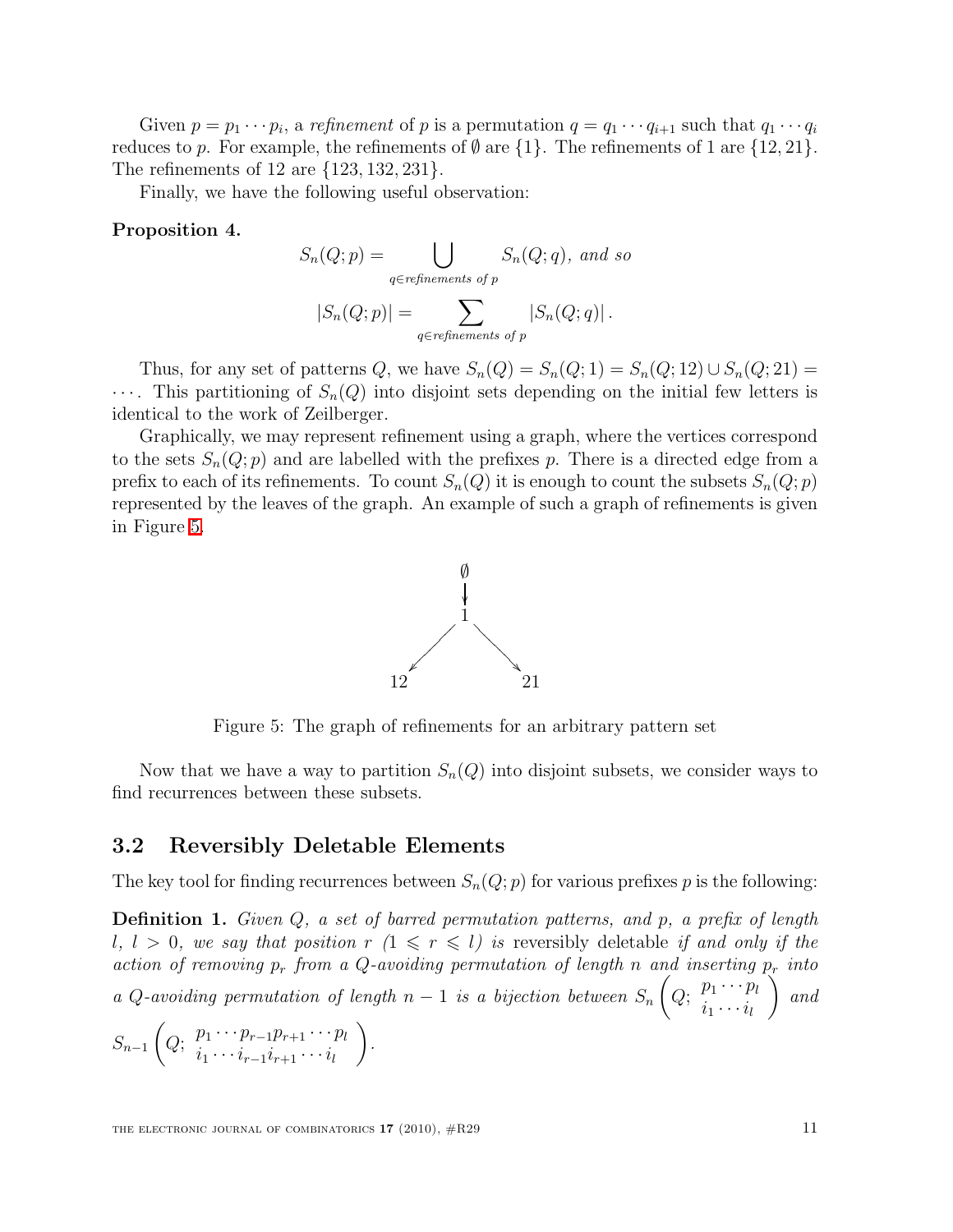In the case of unbarred pattern avoidance, it is enough to check that the insertion of  $p_r$  into a Q-avoiding permutation of length  $n-1$  gives a Q-avoiding permutation of length n, since the deletion of a letter from a permutation cannot cause a bad pattern. More specifically, for unbarred pattern avoidance,  $p_r$  is reversibly deletable if and only if every forbidden pattern involving  $p_r$  implies the existence of a forbidden pattern without  $p_r$ .

For example, if  $Q = \{123\}$ , and  $p = 21$ , we have that  $p_1 = 2$ " is reversibly deletable, since the only way for  $p_1$  to be involved in a 123 pattern is for there to be  $21 \cdots p_s \cdots p_t$ with "2"  $p_s$   $p_t$ . But this means that "1"  $p_s$   $p_t$ , and  $1p_s p_t$  forms a forbidden 123 pattern without  $p_1 = 2$ ". That is, every 123 pattern involving  $p_1$  implies the existence of a 123 pattern without  $p_1$ . Thus, it is impossible to create a  $\{123\}$ -containing permutation by inserting  $p_1$  into a  $\{123\}$ -avoiding permutation. So inserting and deleting  $p_1$  is indeed a bijection between  ${123}$ -avoiding permutations of length  $n-1$  and  ${123}$ -avoiding permutations of length  $n$ .

For the case of barred patterns, the definition of reversibly deletable elements is equivalent to the old definition with the added caveat that  $p_r$  cannot be the only letter to play the role of a barred letter in extending a forbidden q pattern to  $\bar{q}$ . That is, deleting  $p_r$ from a Q-avoiding permutation can only fail to produce another Q-avoiding permutation if  $p_r$  plays the role of a barred letter and its removal makes an instance of a forbidden pattern q no longer extendable to the larger barred pattern  $\overline{q}$ .

In summary, to check algorithmically that  $p_r$  is reversibly deletable, we must check two things.

- 1. Check that *inserting*  $p_r$  into a  $Q$ -avoiding permutation always produces a  $Q$ -avoiding permutation.
- 2. Check that *deleting*  $p_r$  from a Q-avoiding permutation always produces a Q-avoiding permutation.

We discuss how to rigorously check each of these in turn.

#### 1. Insertion

For insertion, as in the unbarred case, we check that every possible occurrence of a forbidden pattern with  $p_r$  implies the existence of a forbidden pattern without  $p_r$ . This is easily seen to happen in a finite number of scenarios. First, choose the letters of the prefix p (including  $p_r$ ) that will be involved in the forbidden pattern. Then, choose all the ways that the remaining letters of the forbidden pattern can be spaced between the letters of  $p$ .

For example, for  $Q = {\overline{1}}423$ , a forbidden pattern is a 312 pattern without a smaller letter before it. Consider  $p = 123$ , and reversibly deletable candidate  $p_2 = 2^{\omega}$ . Recall that  $p$  is a prefix, denoting that the first three letters of our permutation are increasing, not that they are specifically the letters 1, 2, and 3. So the only way for  $p_2$  to be involved in a bad pattern is for  $p_2$  to be followed by a smaller increasing pair. These letters may be (a) both less than  $p_1$ , (b) one less than  $p_1$  and one greater than  $p_1$ , or (c) both greater than  $p_1$  and less than  $p_2$ , as in the permutation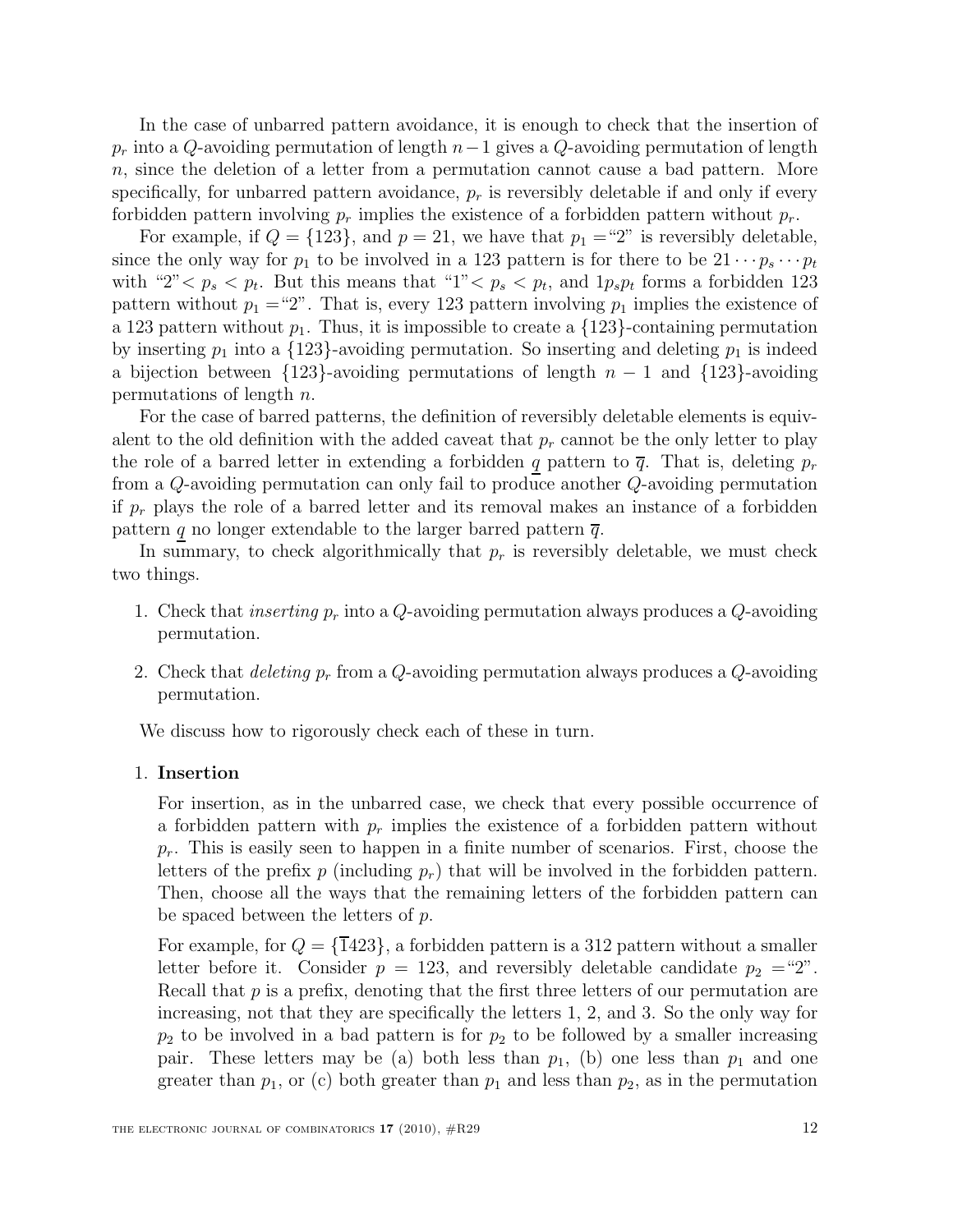graphs in Figure [6](#page-12-0) below. We consider a permutation as a function from  $\{1,\ldots,n\}$ to  $\{1,\ldots,n\}$ . We use  $*$  to mark  $p_2$  to be deleted,  $\blacksquare$  to denote the letters of 123ab that, together with  $p_2$ , form a forbidden pattern, and  $\Xi$  to mark another letter that, together with the letters marked  $\blacksquare$ , forms a forbidden pattern without  $p_2$ .

We quickly eliminate case (c) since 123ab where 2ab is a 312 pattern, and "1"  $< a <$  $b < 2$ ", actually extends to the 1423 pattern 12ab. Now, it is easy to check that deleting  $p_2$  in each of cases (a) and (b) gives another  $\{1423\}$ -containing permutation.



Case (a): both post-prefix letters less than  $p_1$ 



Case (b): one post-prefix letter less than  $p_1$  and one greater than  $p_1$ 



Case (c): both post-prefix letters greater than  $p_1$  and less than  $p_2$ 

<span id="page-12-0"></span>Figure 6: An example of checking that insertion is bijective

Additionally, to check that  $p_r$  is reversibly deletable for prefix p and forbidden pattern q where q has b bars, we must also check scenarios with b additional letters.

These additional scenarios are indeed necessary. For example, let  $Q = \{1342\}$ , and  $p = 21$ , and consider  $p_1$ .  $p_1$  being involved in a bad pattern with two letters after the prefix may happen in one way, namely:

So, 21ab containing the forbidden pattern "2" 
leq a leq does imply that "1" 
leq a leq b is a forbidden pattern without  $p_1$ . It seems from this that  $p_1$  is reversibly deletable. However, 21abc containing the forbidden pattern 2ab does not imply that  $1abc$  is bad (if " $1$ "  $\lt c \lt '2$ "), since c may act as a barred letter extending the 1*ab* pattern, but not the 2ab pattern.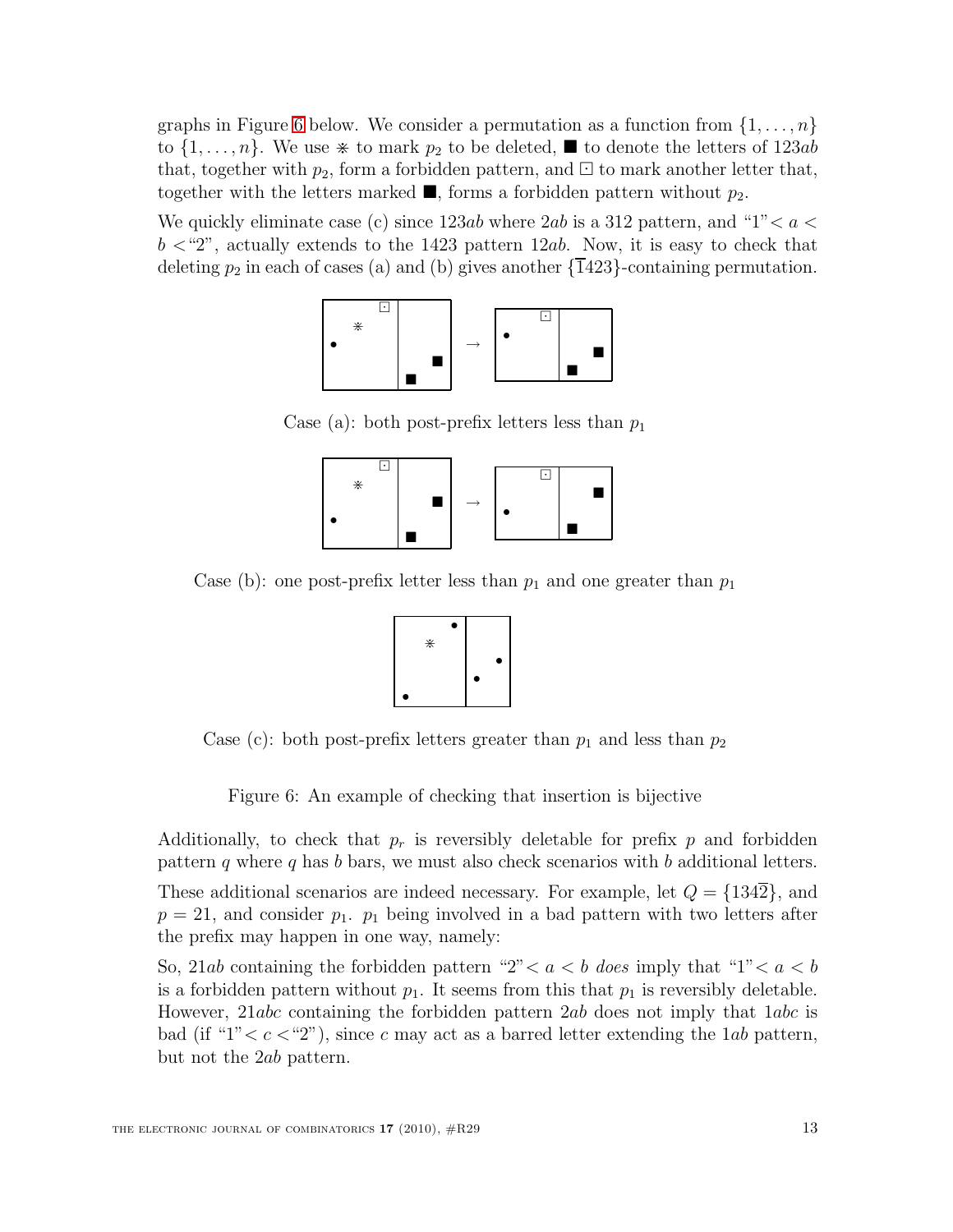

Figure 7: A  $\{134\overline{2}\}$ -avoiding permutation with prefix 21



Figure 8: A  $\{134\overline{2}\}$ -containing permutation with prefix 21

To show that this is always enough, note that if  $\pi$  contains a forbidden pattern q where q has b bars, then only b letters need be inserted to form a copy of the  $\overline{q}$ , so adding even more letters is redundant.

#### 2. Deletion

Now that we have rigorously shown that insertion of  $p_r$  is a map from  $Q$ -avoiding permutations to Q-avoiding permutations, we check that deletion also has this property.

To do this, we check the scenarios for a forbidden pattern involving  $p_r$  as above. Namely, we want to show that if  $\pi^*$  begins with prefix  $p^* = p_1 \cdots p_{r-1} p_{r+1} \cdots p_l$  and has a forbidden pattern, then  $\pi$ , beginning with  $p = p_1 \cdots p_r \cdots p_l$  has a forbidden pattern. Thus, if we compute all the scenarios beginning with  $p^*$ , insert  $p_r$ , and check that each one contains a forbidden pattern, then we are done.

For example, if  $Q = {\overline{1423}}$  and  $p = 123$ , we again consider  $p_2$ . There are a number of ways for  $p_1p_3$  to be involved in a forbidden pattern that does not extend to 1423, namely:



Figure 9:  $\{1423\}$ -containing patterns with prefix 12.

Now,  $p_2$  can be inserted into each of these scenarios in possibly multiple ways as in Figure [10.](#page-14-0)

We may inspect that each of these resulting permutations contains a 312 pattern that does *not* extend to a 1423 pattern, and thus,  $p_2$  is reversibly deletable.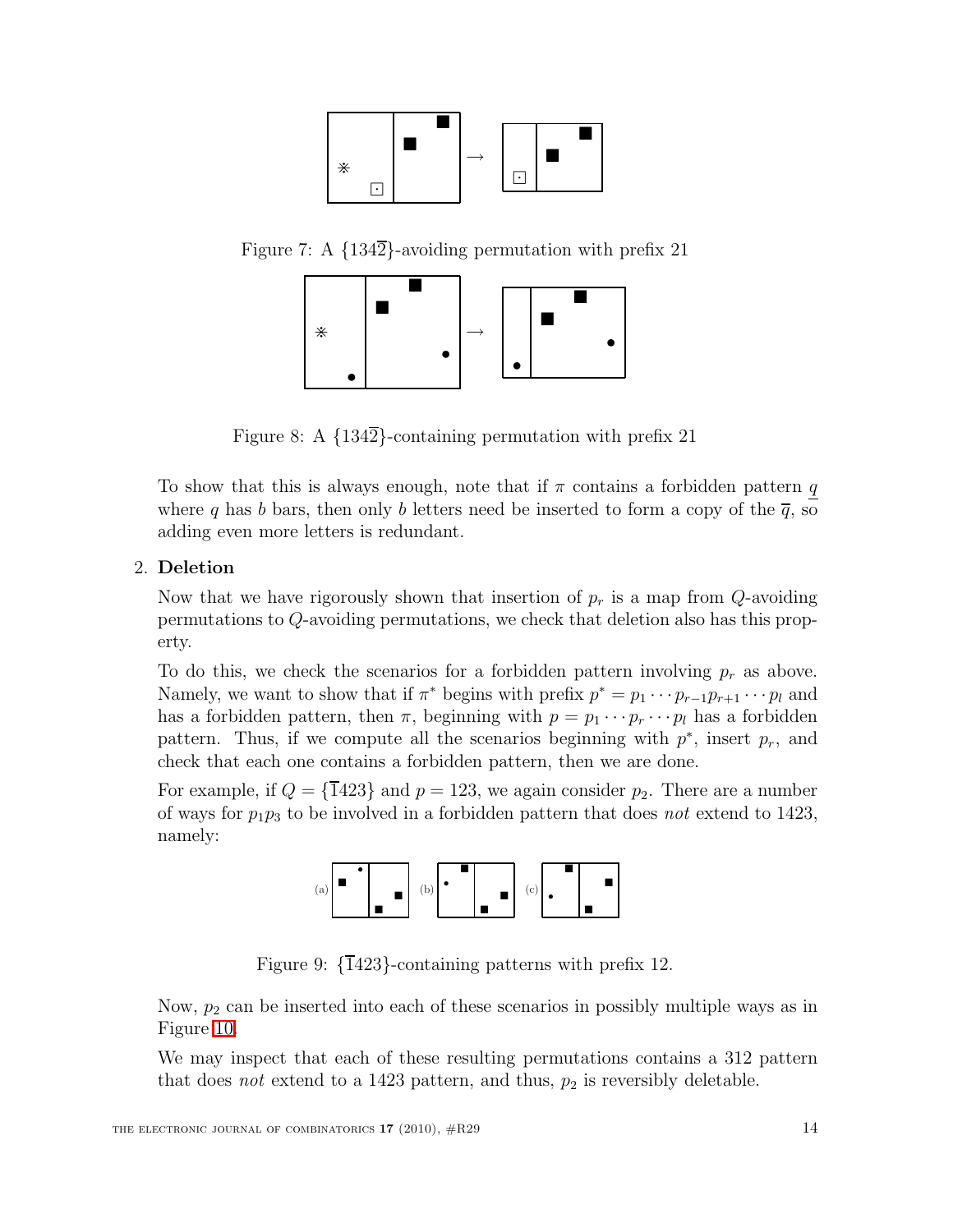

Case (a): inserting  $p_2$  ( $p_1 < p_2 < p_3$ ) into a {1423}-avoiding permutation



Case (b): inserting  $p_2$  ( $p_1 < p_2 < p_3$ ) into a {1423}-avoiding permutation



Case (c1): inserting  $p_2$   $(p_1 < p_2 < p_3)$  into a  $\{\overline{1}423\}$ -avoiding permutation



Case (c2): inserting  $p_2$  ( $p_1 < p_2 < p_3$ ) into a  $\{\overline{1}423\}$ -avoiding permutation

<span id="page-14-0"></span>Figure 10: An example of checking that deletion is bijective

To denote that  $p_r$  is reversibly deletable in the graphical notation, we draw a dotted arrow from p to  $p^*$  labelled with  $d_r$ , which denotes the deletion map of deleting the rth letter of  $\pi$  and reducing. For example, if  $p = 21$  had  $p_1$  reversibly deletable, we would encode this as in Figure [11.](#page-15-0)

### 3.3 Gap Vectors

Unfortunately, the reversibly deletable elements are usually not sufficient to find recurrences counting the elements of  $S_n(Q)$ , so following Vatter [\[10\]](#page-26-13), we introduce the notion of gap vectors. Given a set of forbidden patterns Q and prefix  $p = p_1 \cdots p_i$ , a spacing vector v is a vector in  $\mathbb{N}^{i+1}$ . We write  $||v||$  to denote the sum of the entries of v. Spacing vectors help further narrow down the set  $S_n(Q; p)$  into smaller subsets in the following way.

**Definition 2.** Given  $Q$ , a set of forbidden patterns, p a prefix of length i, and v, a spacing vector of length  $l + 1$ , let  $s_1 \cdots s_l$  be the permutation obtained by sorting p.  $S_n(Q; p; v)$ denotes the set of permutations of length n, avoiding  $Q$ , beginning with prefix p, and with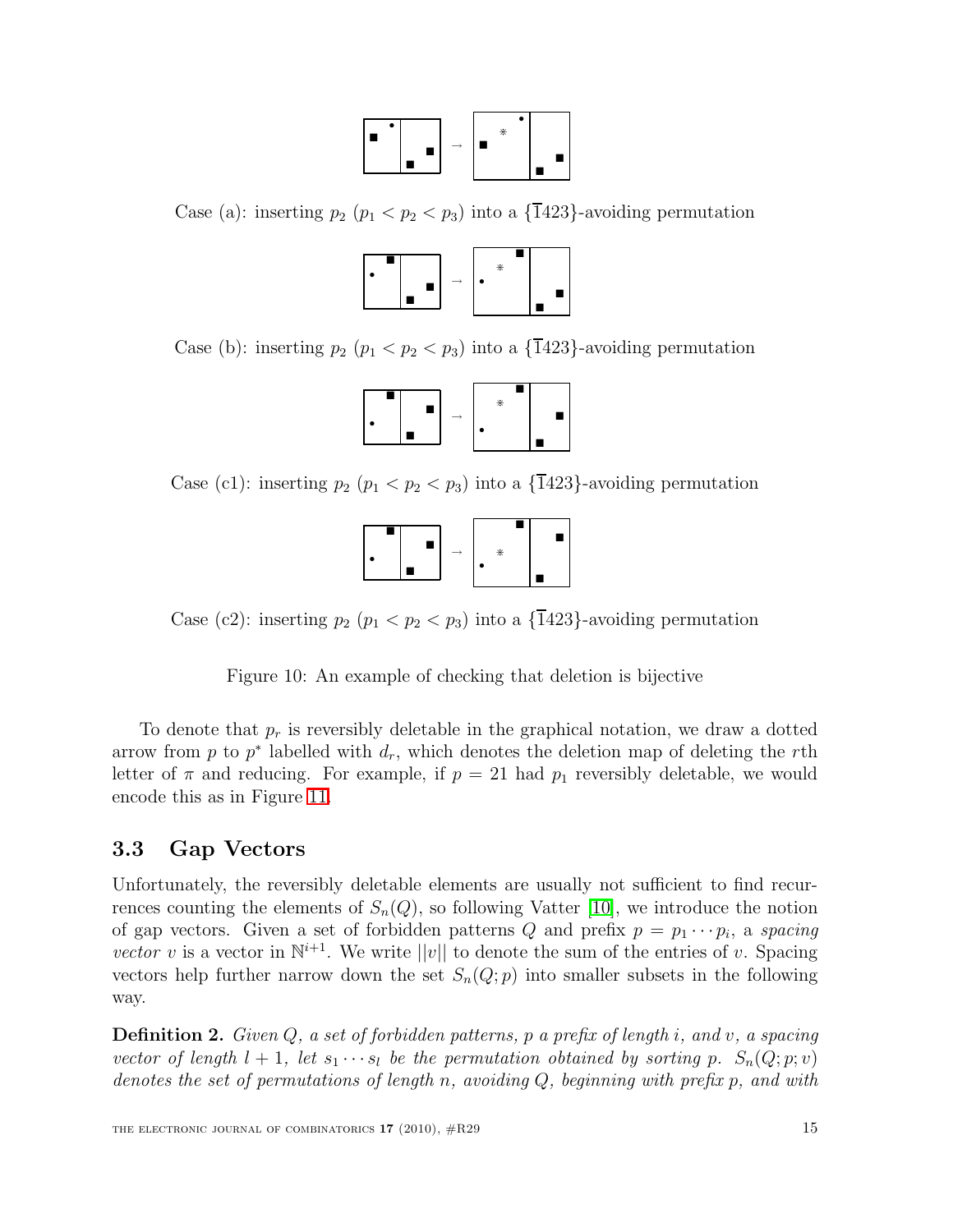

<span id="page-15-0"></span>Figure 11: Representation of reversibly deletable elements

exactly  $v_1$  letters smaller than  $s_1$ , exactly  $v_j$  letters that are greater than  $s_{j-1}$  and smaller than  $s_j$ , and exactly  $v_{i+1}$  letters that are greater then  $s_l$ .

For example,  $S_n({123}; 12; \langle 0, 1, 2 \rangle)$  denotes the set of permutations avoiding 123, beginning with an increasing pair of letters  $p_1p_2$ , with one letter a such that  $p_1 < a < p_2$ and two letters bigger then  $p_2$ .

**Definition 3.** A spacing vector v is a gap vector for  $[Q, p]$  if there are no permutations avoiding Q with prefix p and spacing vector  $\geq v$  (componentwise).

For example, if  $Q = \{123\}$  and  $p = 12$ , then  $v = \langle 0, 0, 1 \rangle$  is a gap vector since if we have at least one letter a larger than  $p_1$  and  $p_2$ , then  $p_1p_2a$  forms a 123 pattern.

We check this similarly to the unbarred case, with yet another constraint.

To check that  $v$  is a gap vector in the unbarred case, we consider permutations starting with p, and name  $v_1$  letters smaller than  $s_1 = 1$  (say  $\frac{1}{v_1+1}, \ldots, \frac{v_1}{v_1+1}$ ),  $v_2$  letters between  $s_1 = 1$  and  $s_2 = 2$  (say  $1 + \frac{1}{v_2+1}, \ldots 1 + \frac{v_2}{v_2+1}, \ldots$ , and  $v_{l+1}$  letters bigger than  $s_l = l$ (say  $l + \frac{1}{v_{l+1}+1}, \ldots, l + \frac{v_{l+1}}{v_{l+1}+1}$ ). Now, consider all permutations that begin with p and end with any of the  $(v_1 + \cdots + v_{l+1})!$  permutations of these fractional letters. If each of these permutations contains a forbidden pattern from  $Q$ , then v is a gap vector for  $[Q, p]$ .

In the barred case, while the algorithm in the previous paragraph is necessary to show that v is a gap vector, it is no longer sufficient. For example, when avoiding  $Q = \{23\}$ , with prefix  $p = 1, v = \langle 0, 1 \rangle$  appears to be a gap vector when considering permutations of length 2. However, there are permutations of length 3 with spacing vector  $v^* = \langle 1, 1 \rangle$ that avoid Q. That is, we may have a vector such that  $|S_n(Q; p; v)| = 0$ , but there is some  $w > v$  (componentwise) such that  $|S_n(Q; p; w)| > 0$ . However, we want to find a basis for the set of vectors v such that  $|S_n(Q; p; w)| = 0$  for all n and for all  $w \geq v$ .

<span id="page-15-1"></span>In light of this complication, to show that v is a gap vector for  $[Q, p]$ , not only do we need to confirm that there are no  $Q$ -avoiding permutations with prefix p and spacing v, but also that there are no Q-avoiding permutations with spacing  $w, w > v$  componentwise. More precisely, if we are concerned with finding the basis of gap vectors for  $[Q, p]$ , most of the time we proceed as in the unbarred case, with one important exception. More work needs to be done to check for gap vectors when avoiding a pattern of the form  $q = q_1 \cdots q_{m-i-1} \overline{q}_{m-i} \cdots \overline{q}_m$ . We begin with the case when  $i = 0$ , i.e. q ends with exactly one barred letter.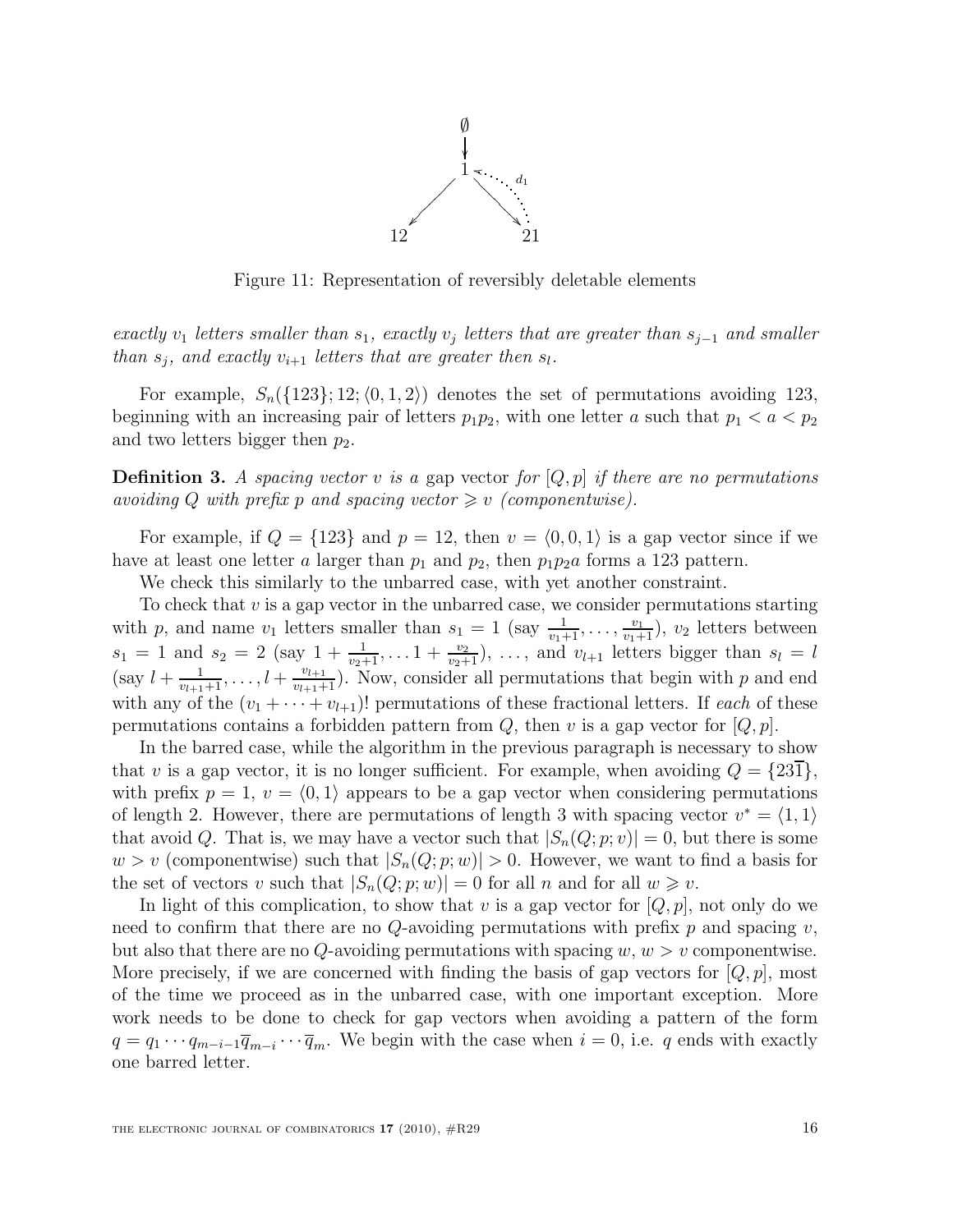**Theorem 1.** Let  $q \in \overline{S}_m$  such that  $q = q_1 \cdots q_{m-1}$ . Then there are no basis gap vectors for  $\{q\}$ , p for any prefix p.

*Proof.* Assume that q is as in the proposition, and that v is a basis gap vector for  $\{q\}, p$ . Now, let  $\pi = \pi_1 \cdots \pi_l \in S_{|p|+||v||}$  that has prefix p. Since v is a basis gap vector,  $\pi$  contains q, but if the last letter of  $\pi$  is deleted, then it avoids q. That is, by definition of basis gap vector, the last letter of  $\pi$  is involved in a forbidden q pattern that does not extend to a  $\overline{q}$  pattern.

For each instance of q in  $\pi$ , choose a letter to append to  $\pi$  which will extend the instance to  $\overline{q}$ ; write L for the set of such letters to be appended to  $\pi$ . Without loss of generality, assume that  $q_{m-1} < q_m$ . Then append the letters of L to  $\pi$  in increasing order, and call the resulting permutations  $\pi^*$ . We claim that either  $\pi^*$  is a  $\{q\}$ -avoiding permutation or can be further extended to be  $\{q\}$ -avoiding, with prefix p and spacing w,  $w > v$ , so v is not a gap vector, and by contradiction we are done.

To see that  $\pi^* = \pi_1^* \cdots \pi_{l_2}^*$  is  $\{q\}$ -avoiding, we consider several cases.

First, by Lemma [2,](#page-1-1) we may assume that  $\overline{q}$  is not a monotone pattern and that there exists  $q_c$  with  $q_{m-1} < q_c < q_m$ .

Construct  $\pi^*$  by appending each letter of L individually. Suppose that  $\pi_1 \cdots \pi_{l+i}$ contains a forbidden q pattern that uses  $\pi_{l+i}$ . Then either:

- The rest of the forbidden pattern consists of letters  $\pi_j$  with  $j \leq l$ . In this case, the letter of L that was meant to extend the bad pattern formed by replacing  $\pi_{l+i}$  with  $\pi_l$  has yet to be appended to  $\pi,$  and will extend this instance of  $\underline{q}$  to an instance of  $\overline{q}$  as well.
- If the rest of the forbidden pattern consists of both letters from  $\pi_1 \cdots \pi_l$  and letters from L, then we note that by Lemma [2,](#page-1-1) there exists  $\pi_c$  in the instance of the forbidden pattern with  $\pi_{l+j} < \pi_c < \pi_{l+i}, j \leq i, c \leq l$ , so we may append another letter  $\pi_{l+i+1}$  to  $\pi^*$  extending this to a copy of  $\overline{q}$ . Again, there must be  $\pi_{c_2}$  with  $c_2 < l$ so that  $\pi_{l+i} < \pi_{c_2} < \pi_{l+i+1}$ . If this letter  $\pi_{l+i+1}$  is involved in another instance of q, repeat. We know this process terminates because there are a finite number of letters in  $\pi$ , so there is a maximum letter of  $\{\pi_1, \ldots, \pi_l\}$  to play the role of  $\pi_{c_i}$  in this construction.

In both cases, we have shown that it is possible to append enough letters to  $\pi$  to make it  ${q}$ -avoiding, and thus there are no gap vectors for  ${q}$ , p.  $\Box$ 

As an example of this construction, consider permutations that avoid the pattern  $q = 2413$ . For the prefix 123, there are no permutations avoiding q with spacing  $\langle 1, 0, 0, 0 \rangle$ , and there are no permutations avoiding  $q$  with a spacing vector of weight 2; however, we can construct a permutation with prefix  $p = 123$  and a spacing vector of weight 3 that avoids q. Notice that in the language of the proposition,  $\pi = 2341$ , which contains  $\overline{q} = 231$ in several places, namely, 231, 241, and 341. Thus, we require the addition of a letter greater than "2" and less than "3", a letter greater than "2" and less than "4", and a letter greater than "3" and less than "4", to extend each of these copies of  $q$  to a copy of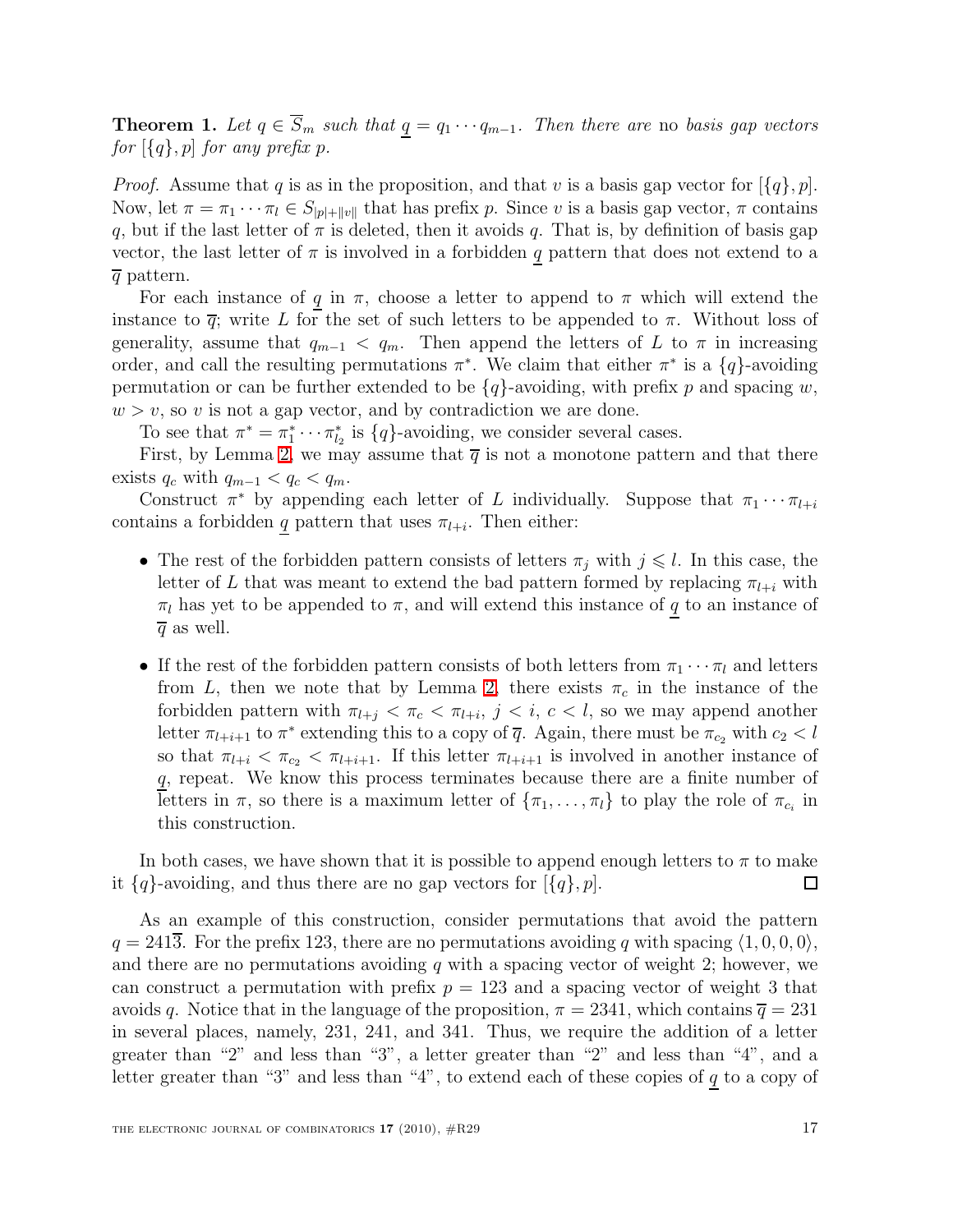$\overline{q}$ . Choosing two letters, a and b with "2" < a < "3" < b < "4" suffices. We append a and b to the end of  $\pi$  to obtain 246135  $\in S_n({241\overline{3}}; 123; \langle 1, 1, 1, 0 \rangle)$ . Note that 246135 is  $\{241\overline{3}\}$ -avoiding, with prefix 123 and a spacing vector which is greater than  $\langle 1, 0, 0, 0 \rangle$ .

We note that Theorem [1](#page-15-1) is necessary. In general, we can find  $p$  and  $q$  so that the smallest weight of a spacing vector v where  $S_n({q}; p; v) \neq \emptyset$  is arbitrarily large, and checking all the appropriate scenarios would be time-consuming. With this Theorem, we need not consider all of these scenarios, but rather return that the set of gap vectors for  $[\{q\}, p]$  is empty. Since gap vectors were included in the scheme algorithm to help find recurrences, eliminating gap vectors in this case may seem to limit the success of our algorithm. However, we note that via the symmetries of the square, if we cannot find an enumeration scheme for  $S_n({q})$  where q ends in a barred letter, we may still find an enumeration scheme for  $S_n({q<sup>r</sup>})$  where  $q<sup>r</sup>$  does not end in a barred letter. Further, if q is part of a set of forbidden patterns Q, the other patterns not ending in a barred letter may still help find gap vectors for the enumeration scheme for  $S_n(Q)$ .

We also note that this construction does not necessarily generalize to patterns of the form  $q = q_1 \cdots q_{m-i-1} \overline{q}_{m-i} \cdots \overline{q}_m$  where  $i > 0$ . For example, if  $q = 351\overline{42}$  and  $p = 231$ , we note that  $v = \langle 0, 0, 0, 0 \rangle$  is a gap vector because two letters a and b, with  $p_3 < b <$  $p_1 < a < p_2$  must be appended to p to extend p to an instance of 35142. But now,  $p_1ab$ is a new forbidden 351 pattern that requires two letters  $c$  and  $d$  to be appended with  $b < d < p_1 < c < a$  to extend  $p_1ab$  to an instance of 35142. This process continues indefinitely.

For the case of patterns which consist of a block of unbarred letters followed by a block of more than one barred letter, we must check extra scenarios to determine if  $v$  is a gap vector. Namely, if  $S_n(Q; p; v) = \emptyset$ , we must also check that  $S_n(Q; p; w) = \emptyset$  for all  $w > v$  with  $||w|| = ||v|| +$  (total number of bars in all patterns in Q) $\cdot$  (total number of occurrences of  $q_1 \cdots q_{m-i-1}$  in  $p$ }) before concluding that v is in fact a gap vector.

With this more specific definition of gap vector, we have an ideal in  $\mathbb{N}^{l+1}$  which necessarily has a finite basis. We have also exhibited a method to find basis vectors for a scheme. These serve to narrow down the cases we must consider to decide if an element is reversibly deletable.

Graphically, we write a basis for the gap vectors corresponding to  $p$  below  $p$ . For example, if  $\langle 0, 0, 1 \rangle$  is a gap vector for the prefix 12, and this causes  $p_2$  to be reversibly deletable, we would represent this situation as in Figure [12](#page-17-0)



<span id="page-17-0"></span>Figure 12: Representation of gap vectors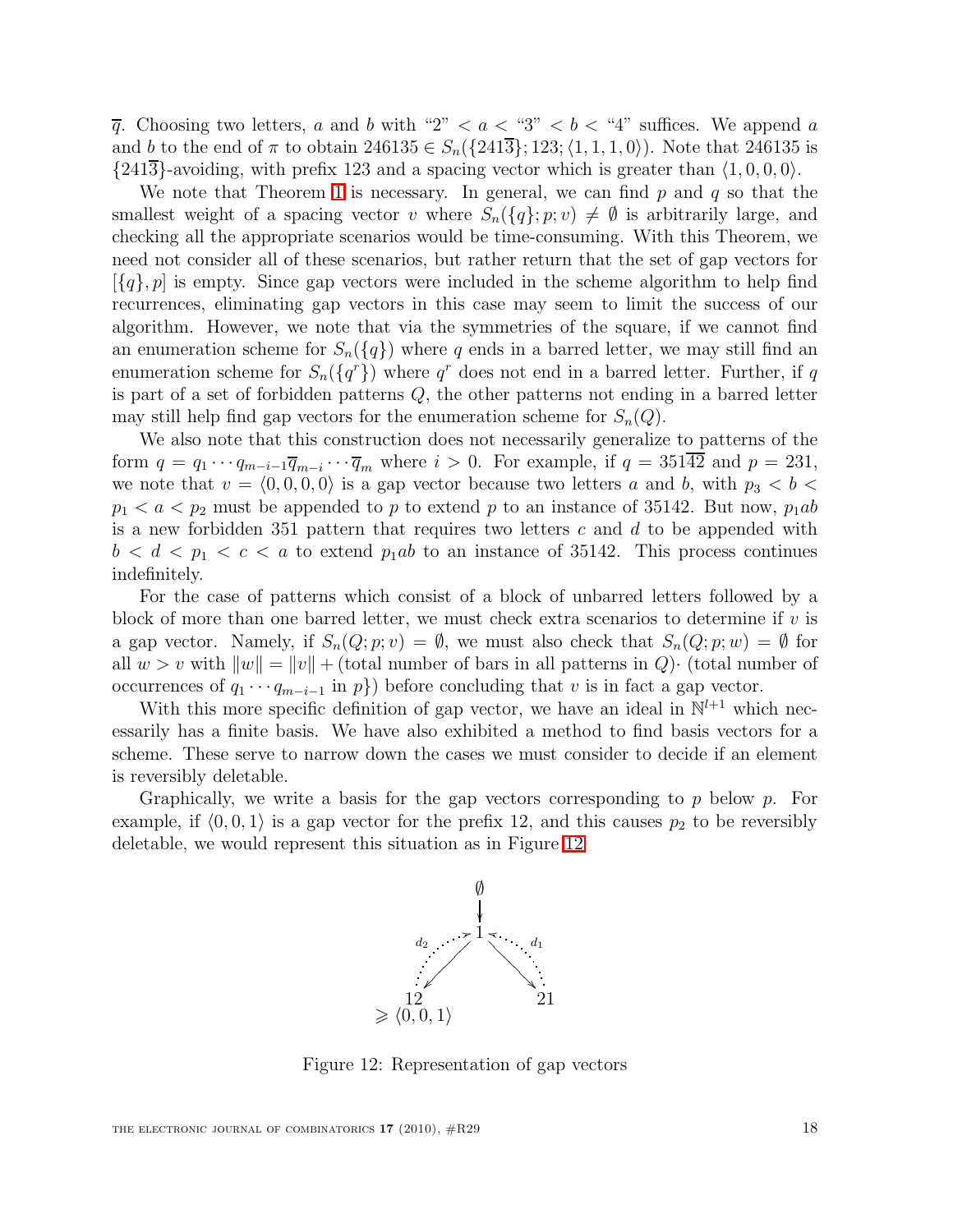A final remark for gap vectors concerns the vector  $v_0 = (0, \ldots, 0)$ . Note that if  $v_0$ is a gap vector for  $[Q, p]$ , then there are no permutations of any length avoiding  $Q$  and beginning with prefix p. Since the gap vector  $v_0$  already indicates that  $|S_n(Q; p)| = 0$ , it is unnecessary to write  $S_n(Q; p)$  in terms of smaller sets. However, for completeness of the definition of enumeration scheme (below), if  $v_0$  is a gap vector, we allow any one of the  $p_i$  to be "exceptionally" reversibly deletable. We will return to this remark later.

### 3.4 Stop Points

As we have observed with reversibly deletable elements and with gap vectors, barred patterns require added considerations to find a rigorous enumeration schemes. While we have introduced enough notation to find recurrences between the subsets  $S_n(Q; p)$ , we require one extra tool to find the base cases for these recurrences, i.e. stop points.

The key observation is that there may be no permutations of length n that avoid  $Q$ and begin with prefix p, but there may be such permutations of length  $n + k$  for some  $k > 0$ . For example, if  $Q = \{23\}$ , there are no permutations of length 2 avoiding Q, but 231 is a permutation of length 3, beginning with a 12 pattern. Thus, in the notation of the enumeration scheme, we require a mechanism to indicate at what length we may begin to consider permutations beginning with that prefix.

**Definition 4.** Given a set of forbidden patterns  $Q$ , and a prefix p without reversibly deletable elements, we say  $s \geqslant |p|$  is a stop point for  $[Q, p]$  if there are no permutations of length  $\leq s$  that avoid Q and begin with prefix p

For example, the set of stop points for  $({23\overline{1}}), 12)$  is  ${2}.$ 

**Proposition 5.** Given  $Q$  and  $p$ , the set  $S$  of stop points is finite.

*Proof.* Notice that since S is a set of positive integers, it is enough to show that S has a well defined maximum element.

It is enough to note that stop points are only defined for prefixes with no reversibly deletable elements. If there were no permutations beginning with prefix  $p$ , we would obtain the gap vector  $\langle 0, \ldots, 0 \rangle$ , and by convention, position 1 is reversibly deletable, so p by definition has an empty set of stop points.

Since  $p$  has no reversibly deletable elements, then, we know that there is a permutation  $\pi$  of minimal length that begins with p and avoids Q. The set of stop points has maximum  $|\pi| - 1.$  $\Box$ 

The simplest example of a scheme that requires stop points is the scheme for permutations avoiding  $\{123, 321, 23\overline{\text{I}}\}$ . Graphically, we represent stop points as a set after an asterisk, listed next to the permutation prefix p, as by  $p = 12$  in the scheme for  $S_n({123, 321, 231})$  in Figure [13](#page-19-0)

From this scheme, we have

•  $|S_0(Q)| = 1$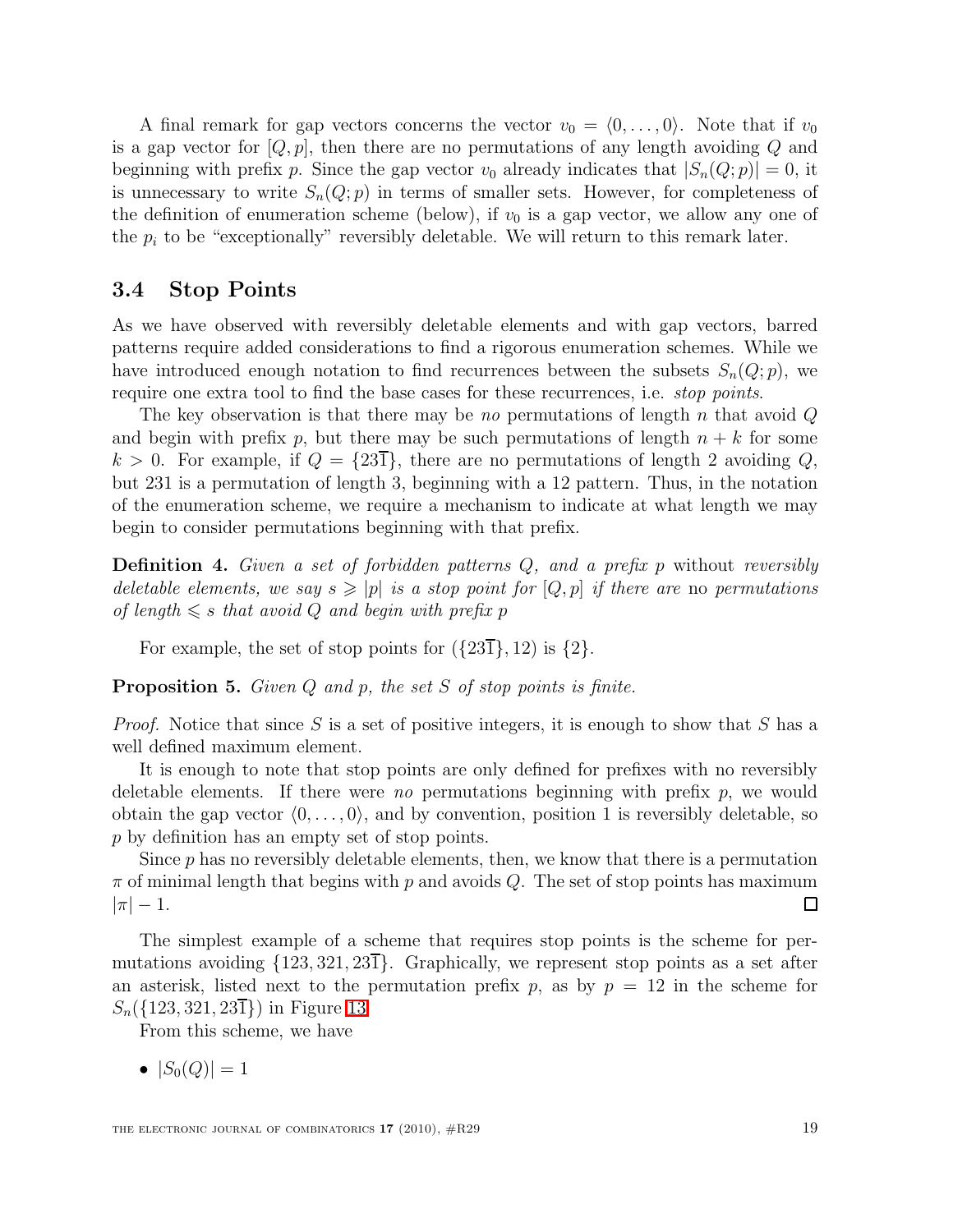

<span id="page-19-0"></span>Figure 13: A scheme involving stop points

- $|S_1(Q)| = 1$
- $|S_2(Q)| = |S_2(Q; 12)| + |S_2(Q; 21)| = 0 + |S_1(Q; 1)| = 0 + 1 = 1$
- $|S_3(Q)| = |S_3(Q; 123)| + |S_3(Q; 132)| + |S_3(Q; 231)| + |S_3(Q; 21)|$  $= 0 + 0 + |S_2(Q; 21)| + 0$  $= 0 + 0 + |S_1(Q; 1)| + 0$  $= 0 + 0 + 1 + 0 = 1$

• 
$$
|S_n(Q)| = 0
$$
 for all  $n \ge 4$ 

Without stop points, we would have computed  $|S_2(Q)| = 2$ .

#### 3.5 Enumeration Schemes

Finally, we have all the necessary tools to algorithmically find recurrences counting the elements of  $S_n(Q)$  where Q contains barred permutation patterns. More specifically:

**Definition 5.** An enumeration scheme S is a set of 4-tuples  $t = [p_j, R_j, G_j, S_j]$  such that for each t:

- $p_j$  is a reduced prefix of length i.
- $R_j$  a (possibly empty) subset of  $\{1, \ldots, i\}$ .
- $G_j$  is a (possibly empty) set of vectors of length  $i+1$ .
- $S_j$  is a (possibly empty) finite set of positive integers whose minimum element is  $\geqslant$   $|p_j|$ , and
- either  $R_j$  is non-empty, or all refinements of  $p_j$  are also in the scheme.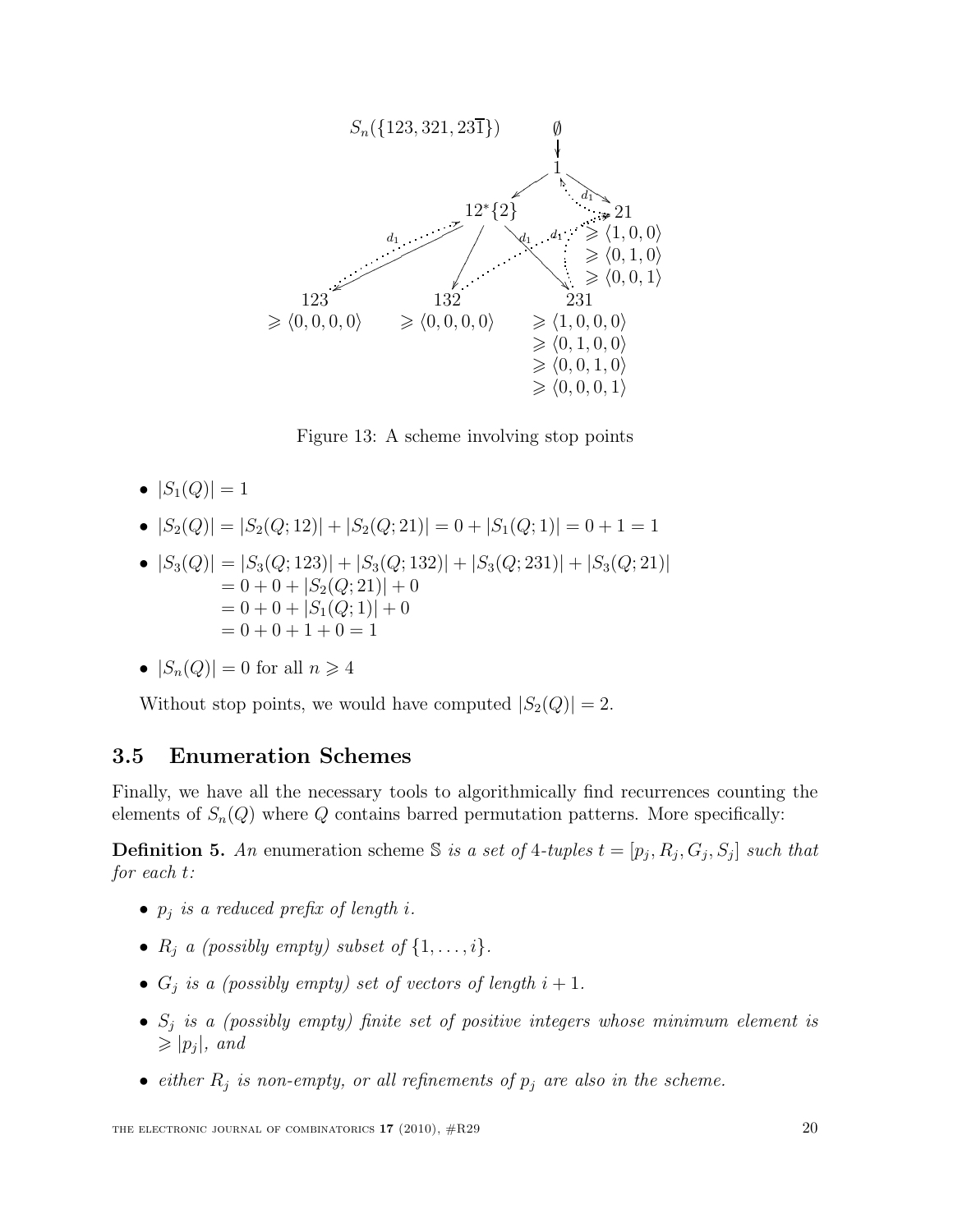We have detailed how to find each of the elements of such a 4-tuple, namely if  $p_j$  is a prefix, denoting the set  $S_n(Q; p_j)$ , then  $R_j$ ,  $G_j$ , and  $S_j$  are the corresponding reversibly deletable elements, set of gap vectors, and set of stop points.

The last condition ensures that the enumeration scheme can be read as a recurrence counting the elements of  $S_n(Q)$ . Recall that if  $R_j$  is non-empty, then we have a bijection between  $S_n(Q; p)$  and  $S_{n-1}(Q; p^*)$  for some  $p^*$ . If  $R_j$  is empty, then we require all refinements of  $p_i$  to be in the scheme for completeness.

Given an enumeration scheme S corresponding to pattern set  $Q$ , we can compute  $|S_n(Q)|$  in the following way:

- 1. Let P be the set of  $p_j$  such that either (i)  $p_j$  is a prefix of length  $\leq n$  with reversibly deletable elements or (ii)  $p_j$  is a prefix of length n without reversibly deletable elements. We have  $|S_n(Q)| = \sum_{p_j \in P} |S_n(Q; p_j)|$ .
- 2. For each  $p_j \in P$ , if  $n \in S_j$ , then we have  $|S_n(Q; p_j)| = 0$ .
- 3. For each remaining  $p_j \in P$ , associate the set of spacing vectors  $v_j^*$  of all vectors of length  $|p_j| + 1$  and weight  $n - |p_j|$  minus the set of gap vectors  $G_j$ . We have  $|S_n(Q; p_j)| = \sum_{v \in v_j^*} |S_n(Q; p_j; v)|.$
- 4. For each  $p_j \in P$ , and  $v \in v_j^*$ , if  $R_j$  is non-empty, we have

$$
|S_n(Q; p_j; v)| = |S_{n-1}(Q; p_j^*, v^*)|
$$

for prefix  $p_j^*(p_j$  with letter r deleted) and vector  $v^* = \langle v_1, \ldots, v_{r-1} + v_{r+1}, \ldots, v_{n+1} \rangle$ . If  $R_j$  is empty, then  $|S_n(Q; p_j^*)| = 1$ .

### 4 The Maple Package bVATTER

The algorithms both (i) to find a scheme and (ii) to read a scheme into a sequence have been programmed in the Maple package bVATTER, available from the author's website: <http://faculty.valpo.edu/lpudwell/maple.html>. The main functions are SchemeImage, SeqS, Sipur.

SchemeImage inputs a set of patterns  $Q$ , a maximum depth scheme to search for, and a maximum weight of gap vectors to search for, and outputs a concrete enumeration scheme for words avoiding  $Q$  of the specified maximum depth. If it cannot find a scheme for  $Q$ , it searches for a scheme for a symmetry-equivalent pattern set and returns that scheme instead.

SeqS inputs a scheme and an integer K, and uses the scheme to compute  $|S_i(Q)|$  for  $1 \leq i \leq K$ .

Sipur inputs a list  $[L]$  of pairs of integers, a maximum scheme depth, a maximum weight of gap vectors, and an integer  $K$ . It outputs all information about schemes for permutations avoiding one pattern of each length in  $L$  where each pair is of the form [length,number of bars]. For example, Sipur([[4,1]],4,2,30) outputs all information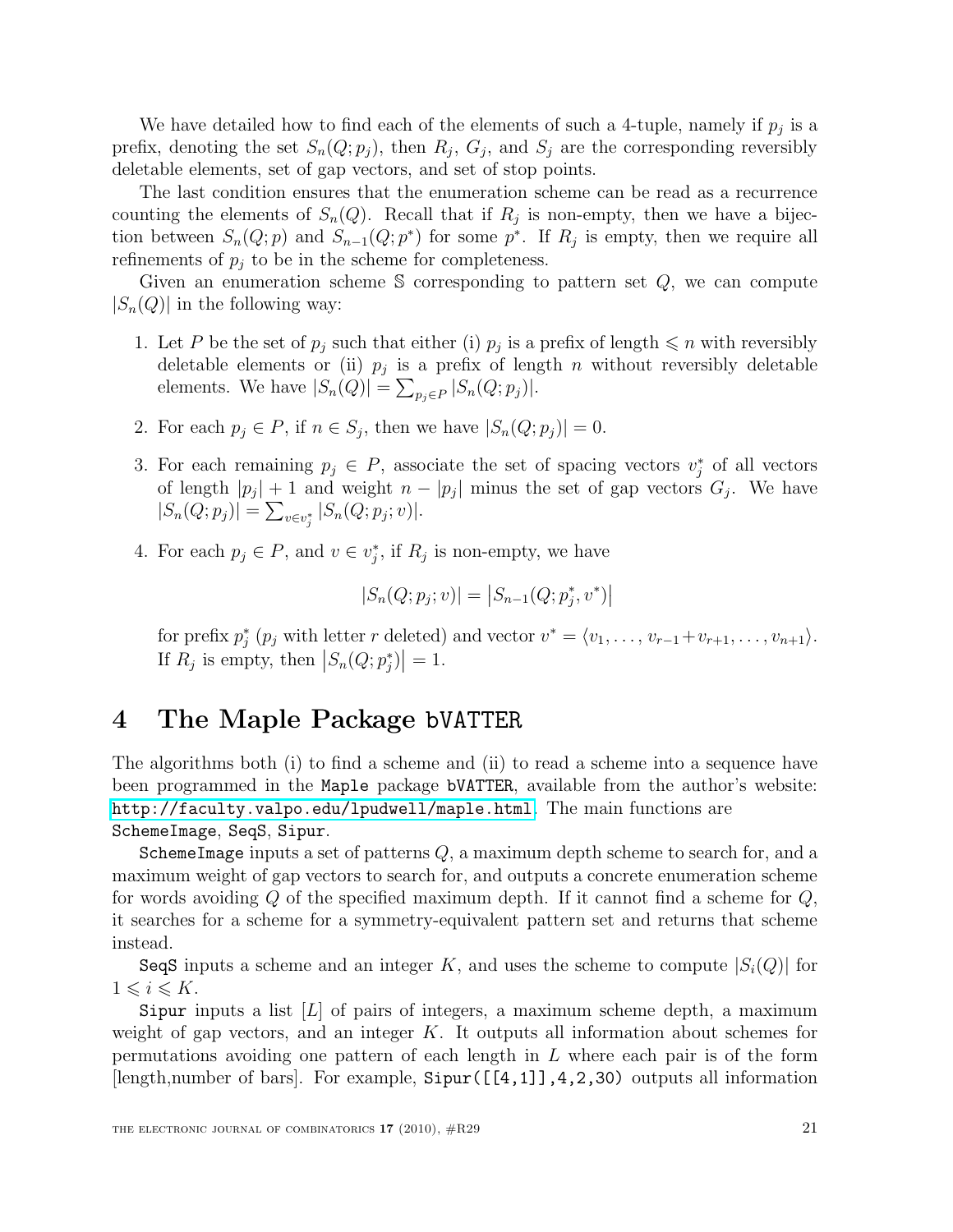about permutations avoiding one pattern of length 4 with 1 bar. It will search for schemes of depth 4 with maximum gap vector weight 2 and will output the first 30 terms of the sequence  $|S_i(Q)|$  given by each scheme it finds.

Sipur has been run on [L] for various lists of the form  $[[3, x_i]^a, [4, y_i]^b, [5, z_i]^c]$ , and the output is available from the author's website.

### 5 Success Rate

In this section, we consider the success rate of prefix enumeration schemes for  $S_n(Q)$ where Q is a set of barred permutation patterns.

Recall that sets of permutation patterns can be put into equivalence classes based on the permutation involutions of reverse, complement and inverse. We measure success in terms of the number of such equivalence classes for which there is an enumeration scheme. In the Table [4,](#page-22-0) pattern lengths denotes the lengths of patterns, as well as the number of bars. For example pattern lengths [4,0],[4,1] denotes two patterns of length 4, one without bars, and one with precisely one bar. Specific schemes for the data in the table can be found at the author's website. As for words, it should be noted that pattern sets that are counted as unsuccessful do not necessarily lack an enumeration scheme; they may have enumerations schemes of greater depth than the computer has searched.



<span id="page-21-0"></span>Figure 14: The scheme for  $S_n({25\overline{1}43})$ 

#### 5.1 Examples

We now examine the enumeration schemes for permutations avoiding some specific barred patterns of length 5, thus exhibiting recurrence relations for five of the new sequences given in the tables of Section [2.4.](#page-7-1)

First, we consider the four classes of patterns of length 5 with one bar that give the sequence 1, 2, 6, 23, 104, 532, 3004. These are the classes with representatives  $25\overline{1}43$ ,  $25\overline{1}34$ ,  $43\overline{5}21$ , and  $43\overline{5}12$ .

For the class represented by  $25\overline{1}43$  we have the scheme in Figure [14:](#page-21-0)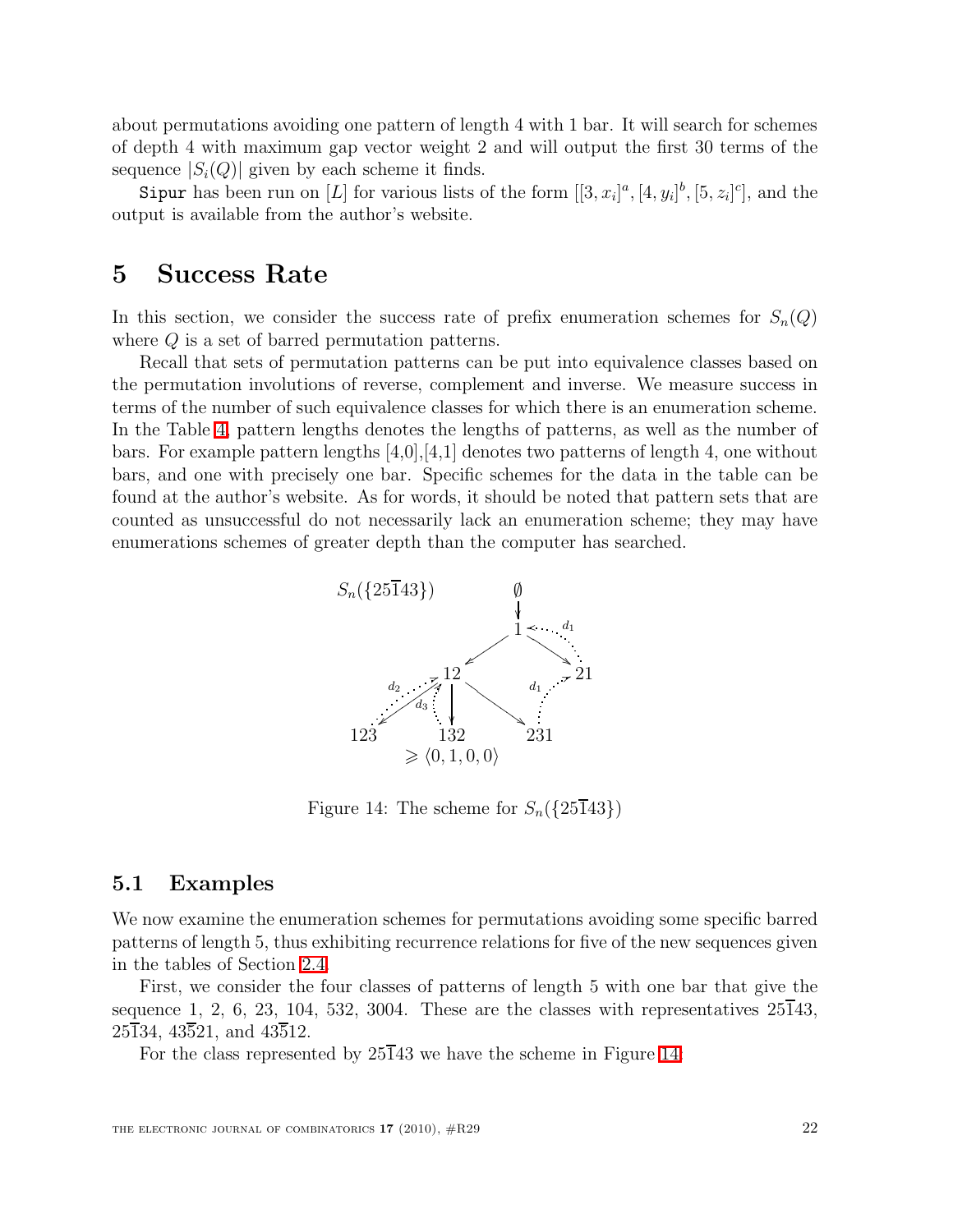| Pattern Lengths   | <b>Success Rate</b>          | Pattern Lengths     | <b>Success Rate</b>          |
|-------------------|------------------------------|---------------------|------------------------------|
| [2,0]             | $1/1~(100\%)$                | [3,0],[3,0],[3,0]   | $5/5(100\%)$                 |
| [2,1]             | $(100\%)$                    | [3,0],[3,0],[3,1]   | $43/45$ $(95.6\%)$           |
| [2,0],[2,0]       | $(100\%)$                    | [3,0],[3,0],[3,2]   | $45/45$ (100%)               |
| [2,1],[2,0]       | $2/2$ (100%)                 | [3,0],[3,1],[3,1]   | 135/138 (97.8%)              |
| [2,1],[2,1]       | $2/2$ (100%)                 | [3,0],[3,1],[3,2]   | 280/280 (100%)               |
| [3,0]             | $2/2$ (100%)                 | [3,0], [3,2], [3,2] | 138/138 (100%)               |
| [3,1]             | $(100\%)$<br>4/              | [3,1],[3,1],[3,1]   | $115/118$ (97.5%)            |
| [3,2]             | $4/4$ (100%)                 | [3,1],[3,1],[3,2]   | 378/378 (100%)               |
| [3,0],[3,0]       | $5/5(100\%)$                 | [3,1],[3,2],[3,2]   | 378/378 (100%)               |
| [3,0],[3,1]       | $18/20(90\%)$                | [3,2], [3,2], [3,2] | 118/118 (100%)               |
| [3,0],[3,2]       | $20/20$ (100%)               | $^{4,0}$            | $2/7$ (28.6%)                |
| [3,1], [3,1]      | $27/28$ (96.4%)              | [4,1]               | $12/16$ (75\%)               |
| [3,1],[3,2]       | $50/50$ $(100\%)$            | [4,2]               | $25/26$ (96.2%)              |
| [3,2], [3,2]      | $28/28$ (100%)               | [4,3]               | $16/16$ (100%)               |
| [3,1],[4,0]       | $59/71(83.1\%)$              | [5,1]               | $\overline{15/89}$ (16.9%)   |
| [3,1], [4,1]      | $229/240(95.\overline{4\%})$ | [5,2]               | $\overline{136}/172$ (79.1%) |
| [3,1],[4,2]       | 355/364 (97.5%)              | [5,3]               | 168/172 (97.7%)              |
| $[3,\!0],[4,\!1]$ | $84/88$ (95.5%)              | [5,4]               | $89/89(100\%)$               |
| [3,0],[4,2]       | 133/136 (97.8%)              |                     |                              |
| [4,0],[5,1]       | partial results available)   |                     |                              |

<span id="page-22-0"></span>Table 4: Success rate of schemes for various sets of barred patterns

This scheme gives the sequence 1, 2, 6, 23, 104, 532, 3004, 18426, 121393, 851810, 6325151, 49448313, 405298482, 3470885747, 30965656442 for  $S_n({25\overline{1}43})$  with  $1 \leq n \leq$ 15.

Next, the equivalence class represented by the pattern  $25\overline{1}34$  has the scheme in Figure [15.](#page-23-0)

This differs from the scheme for  $S_n({25\overline{1}43})$  only by the gap vector associated to 132, and yields the same sequence.

The equivalence class with representative  $43\overline{5}21$  has the scheme in Figure [16.](#page-23-1)

This is also symmetric to the previous schemes and yields the same sequence.

Finally, the equivalence class with representative 43512 has the scheme in Figure [17.](#page-24-0) Again, since the only difference from the scheme for  $S_n({13\overline{5}21})$  is the gap vector associated with prefix 321, so we get the same sequence yet again.

Now, we consider schemes for the 4 patterns of length 5 with two bars that yield new sequences.

The pattern  $5\overline{12}43$  has the scheme in Figure [18.](#page-24-1) This yields the new sequence 1, 2, 5, 14, 43, 143, 511, 1950, 7903, 33848, 152529, 720466, 3555715, 18285538, 97752779 for  $S_n({\{5\overline{12}43\}}), 1 \leq n \leq 15.$ 

The equivalence class with representative  $31\overline{54}2$  has the scheme in Figure [19,](#page-25-0) which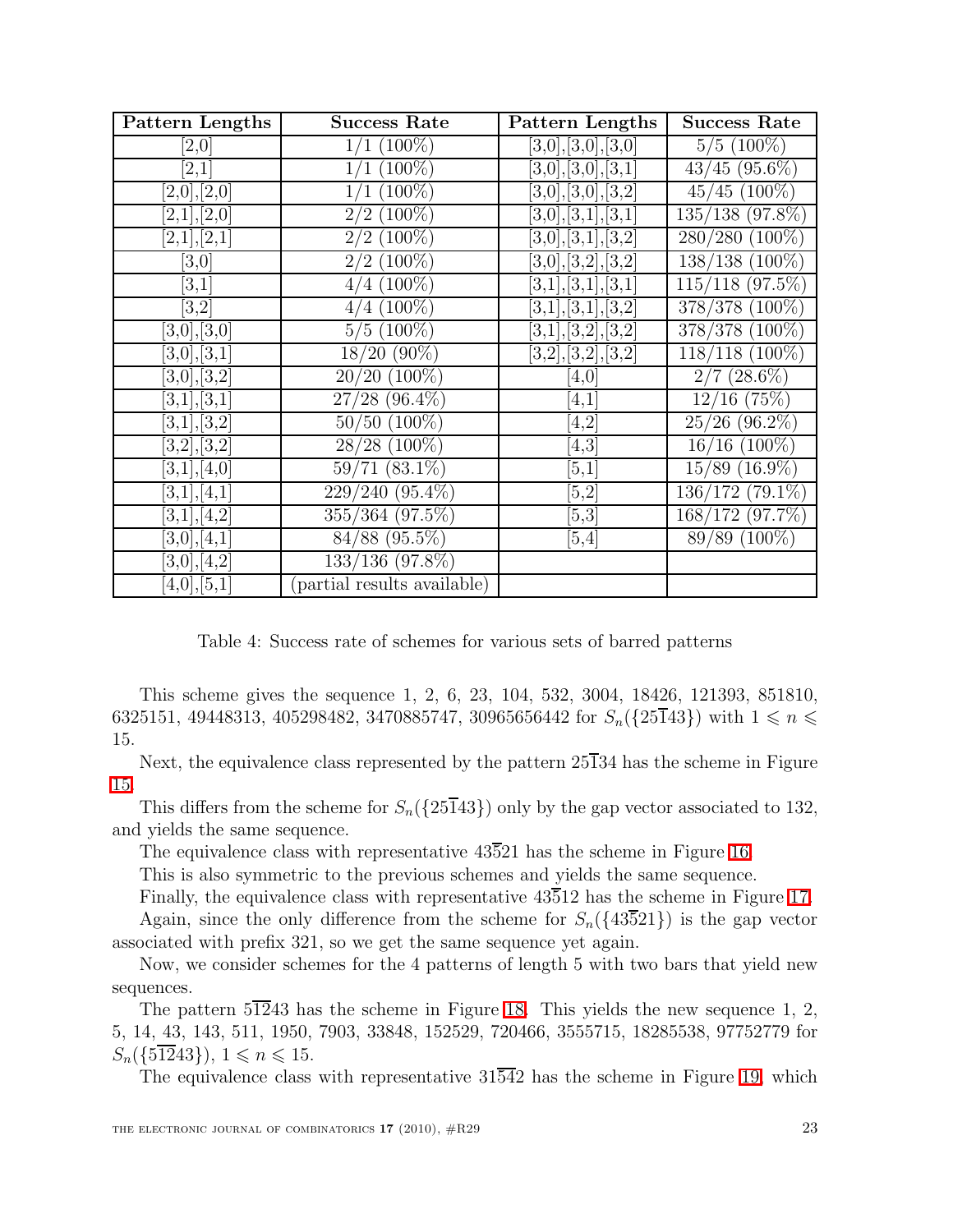

<span id="page-23-0"></span>Figure 15: The scheme for  $S_n({25\overline{1}34})$ 



<span id="page-23-1"></span>Figure 16: The scheme for  $S_n({43\overline{5}21})$ 

yields the new sequence 1, 1, 2, 5, 14, 43, 144, 522, 2030, 8398, 36714, 168793, 813112, 4091735, 21451972, 116891160 for  $S_n({31\overline{542}})$ ,  $1 \le n \le 15$ .

The equivalence class with representative  $\overline{54}231$  has the scheme in Figure [20,](#page-25-1) which gives the new sequence 1, 2, 5, 14, 43, 146, 561, 2518, 13563, 88354, 686137, 6191526, 63330147, 720314930, 8985750097 for  $S_n(\{\overline{54}231\})$ ,  $1 \le n \le 15$ .

Finally, the pattern  $\overline{54}132$  has the scheme in Figure [21,](#page-25-2) which gives the new sequence 1, 1, 2, 5, 14, 43, 147, 575, 2648, 14617, 96696, 754585, 6794015, 69116493, 781266266, 9688636317 for  $S_n(\{\overline{54}132\})$ ,  $1 \leq n \leq 15$ .

In light of the preceding discussion, each of these schemes can be considered as a rigorously proven recurrence counting pattern-avoiding permutations, each sequence completely new to the literature.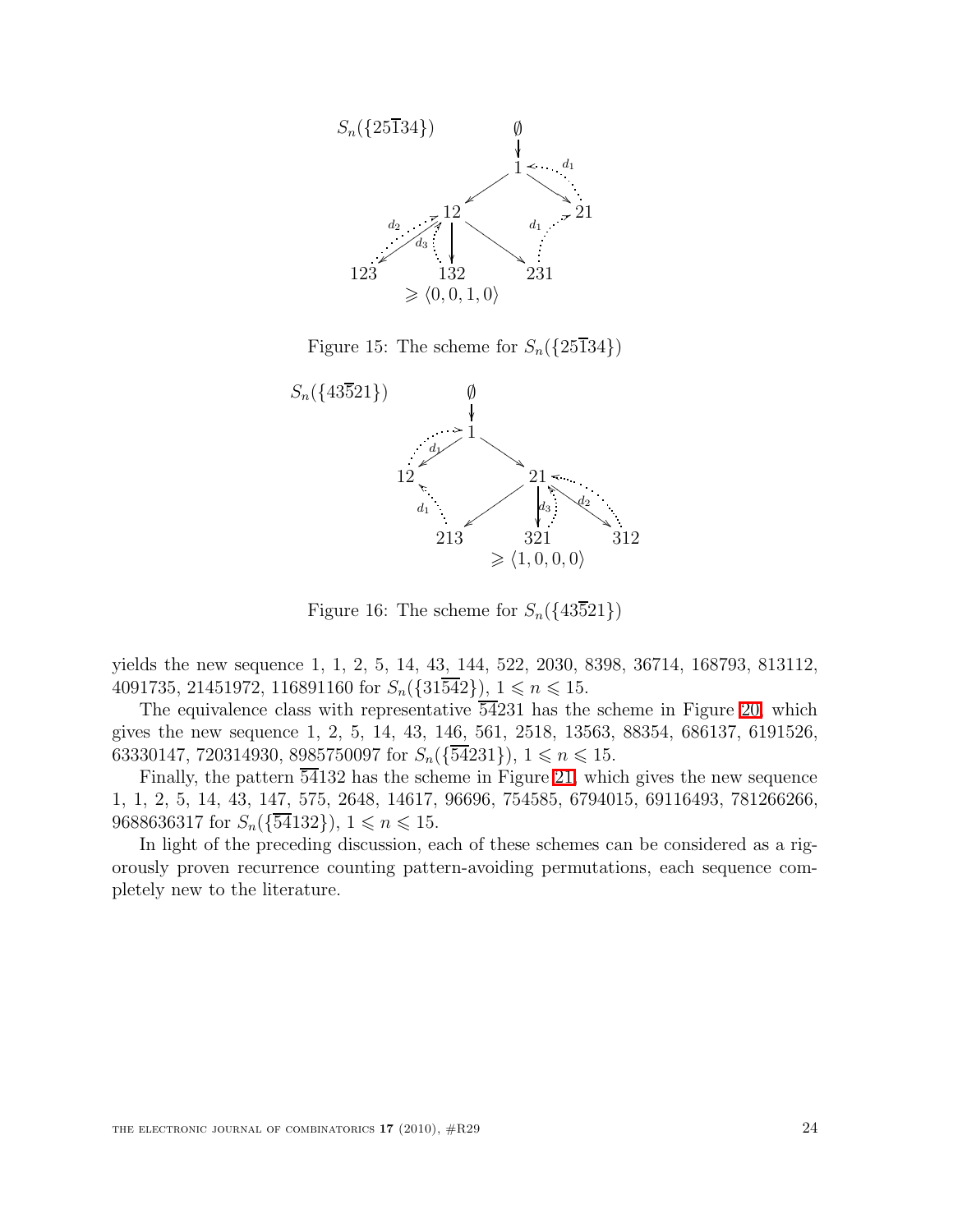

<span id="page-24-0"></span>Figure 17: The scheme for  $S_n({43\overline{5}12})$ 



<span id="page-24-1"></span>Figure 18: The scheme for  $S_n({\{5\overline{12}43\}})$ 

### 6 Summary and Future Work

Now that we have completed our discussion of permutations avoiding barred patterns, and explored the success of prefix schemes for completing this enumeration, we have discovered recurrences for several new sequences.

It still remains to determine if there are "nice" closed forms or generating functions for these sequences, and to find ways to count permutations which avoid barred patterns where enumeration schemes have not yet succeeded.

However, it is important to note that this method of enumeration schemes, already very successful for counting pattern-avoiding permutations and pattern-avoiding words in the standard sense extends nicely to enumerate permutations avoiding barred patterns as well. Moreover, this is the first such method for counting many classes of permutations avoiding barred patterns.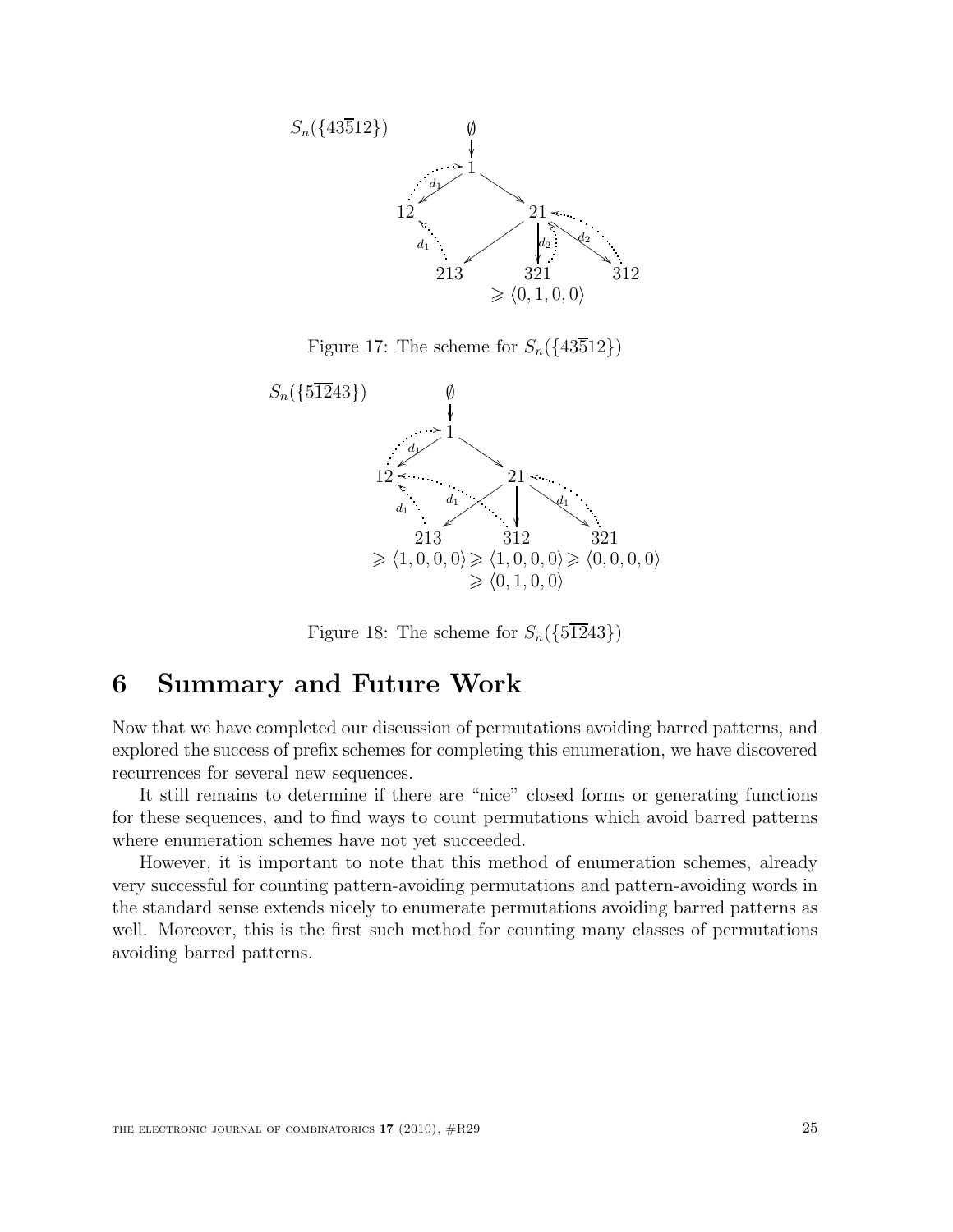

<span id="page-25-0"></span>Figure 19: The scheme for  $S_n({31\overline{542}})$ 



<span id="page-25-1"></span>Figure 20: The scheme for  $S_n(\{\overline{54}231\})$ 



<span id="page-25-2"></span>Figure 21: The scheme for  $S_n(\{\overline{54}132\})$